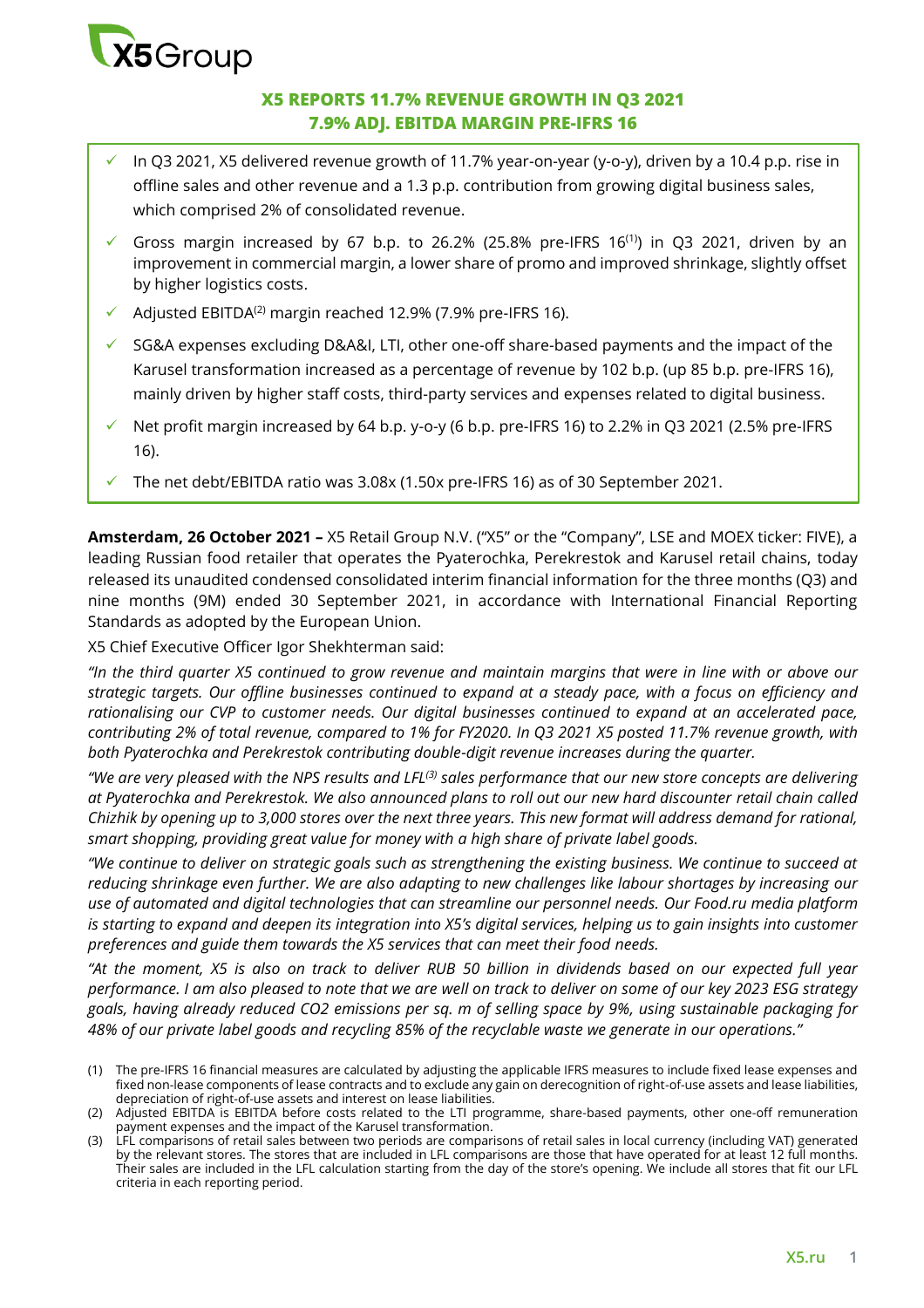

# **Profit and loss statement highlights(4)**

|                                                                     |         | <b>IFRS 16</b> |                            | <b>Pre-IFRS 16</b> |         |                            |
|---------------------------------------------------------------------|---------|----------------|----------------------------|--------------------|---------|----------------------------|
| <b>RUB mln</b>                                                      | Q3 2021 | Q3 2020        | change,<br><u>v-o-v, %</u> | Q3 2021            | Q3 2020 | change,<br><u>v-o-v, %</u> |
| Revenue                                                             | 543,586 | 486,641        | 11.7                       | 543,586            | 486,641 | 11.7                       |
| incl. net retail sales <sup>(5)</sup>                               | 540,718 | 485,552        | 11.4 <sup>1</sup>          | 540,718            | 485,552 | 11.4                       |
| Pyaterochka (incl. express<br>delivery)                             | 448,065 | 399,776        | 12.1                       | 448,065            | 399,776 | 12.1                       |
| Perekrestok (incl. Vprok.ru<br>Perekrestok and express<br>delivery) | 85,083  | 74,568         | 14.1                       | 85,083             | 74,568  | 14.1                       |
| Karusel                                                             | 6,546   | 11,207         | (41.6)                     | 6,546              | 11,207  | (41.6)                     |
| <b>Gross profit</b>                                                 | 142,170 | 124,011        | 14.6                       | 140,163            | 122,226 | 14.7                       |
| Gross profit margin, %                                              | 26.2    | 25.5           | 67 b.p.                    | 25.8               | 25.1    | 67 b.p.                    |
| Adj. EBITDA <sup>(1)</sup>                                          | 70,177  | 63,637         | 10.3                       | 42,804             | 39,210  | 9.2                        |
| Adj. EBITDA margin, %                                               | 12.9    | 13.1           | (17) b.p.                  | 7.9                | 8.1     | (18) b.p.                  |
| <b>EBITDA</b>                                                       | 69,195  | 63,129         | 9.6                        | 41,822             | 38,702  | 8.1                        |
| EBITDA margin, %                                                    | 12.7    | 13.0           | (24) b.p.                  | 7.7                | 8.0     | (26) b.p.                  |
| <b>Operating profit</b>                                             | 31,684  | 27,958         | 13.3                       | 23,110             | 21,324  | 8.4                        |
| Operating profit margin, %                                          | 5.8     | 5.7            | 8 b.p.                     | 4.3                | 4.4     | (13) b.p.                  |
| <b>Net profit</b>                                                   | 12,225  | 7,841          | 55.9 <sub>1</sub>          | 13,647             | 11,949  | 14.2                       |
| Net profit margin, %                                                | 2.2     | 1.6            | 64 b.p.                    | 2.5                | 2.5     | 6 b.p.                     |

|                                                                     |           | <b>IFRS 16</b> |                   |           | Pre-IFRS 16 |           |
|---------------------------------------------------------------------|-----------|----------------|-------------------|-----------|-------------|-----------|
| <b>RUB mln</b>                                                      | 9M 2021   | 9M 2020        | change,           | 9M 2021   | 9M 2020     | change,   |
|                                                                     |           |                | y-o-y, %          |           |             | y-o-y, %  |
| Revenue                                                             | 1,597,289 | 1,449,266      | 10.2              | 1,597,289 | 1,449,266   | 10.2      |
| incl. net retail sales <sup>(5)</sup>                               | 1,590,909 | 1,446,988      | 9.9               | 1,590,909 | 1,446,988   | 9.9       |
| Pyaterochka (incl. express<br>delivery)                             | 1,302,386 | 1,175,615      | 10.8              | 1,302,386 | 1,175,615   | 10.8      |
| Perekrestok (incl.<br>Vprok.ru Perekrestok and<br>express delivery) | 262,084   | 228,528        | 14.7              | 262,084   | 228,528     | 14.7      |
| Karusel                                                             | 24,750    | 42,844         | (42.2)            | 24,750    | 42,844      | (42.2)    |
| <b>Gross profit</b>                                                 | 411,807   | 366,526        | 12.4 <sup>1</sup> | 405,878   | 361,153     | 12.4      |
| Gross profit margin, %                                              | 25.8      | 25.3           | 49 b.p.           | 25.4      | 24.9        | 49 b.p.   |
| Adj. EBITDA <sup>(1)</sup>                                          | 203,561   | 186,498        | 9.1               | 123,703   | 114,044     | 8.5       |
| Adj. EBITDA margin, %                                               | 12.7      | 12.9           | (12) b.p.         | 7.7       | 7.9         | (12) b.p. |
| <b>EBITDA</b>                                                       | 200,755   | 184,968        | 8.5               | 120,897   | 112,514     | 7.5       |
| EBITDA margin, %                                                    | 12.6      | 12.8           | (19) b.p.         | 7.6       | 7.8         | (19) b.p. |
| <b>Operating profit</b>                                             | 89,487    | 84,899         | 5.4               | 65,349    | 63,781      | 2.5       |
| Operating profit margin, %                                          | 5.6       | 5.9            | (26) b.p.         | 4.1       | 4.4         | (31) b.p. |
| Net profit                                                          | 34,783    | 26,614         | 30.7 <sub>1</sub> | 38,943    | 36,399      | 7.0       |
| Net profit margin, %                                                | 2.2       | 1.8            | 34 b.p.           | 2.4       | 2.5         | (7) b.p.  |

(4) Please note that in this and other tables and in the text of this press release, immaterial deviations in the calculation of % changes,

subtotals and totals are due to rounding. (5) Net retail sales represent revenue from the operations of X5-managed stores net of VAT. This number differs from revenue, which includes proceeds from wholesale operations, direct franchisees (royalty payments) and other revenue.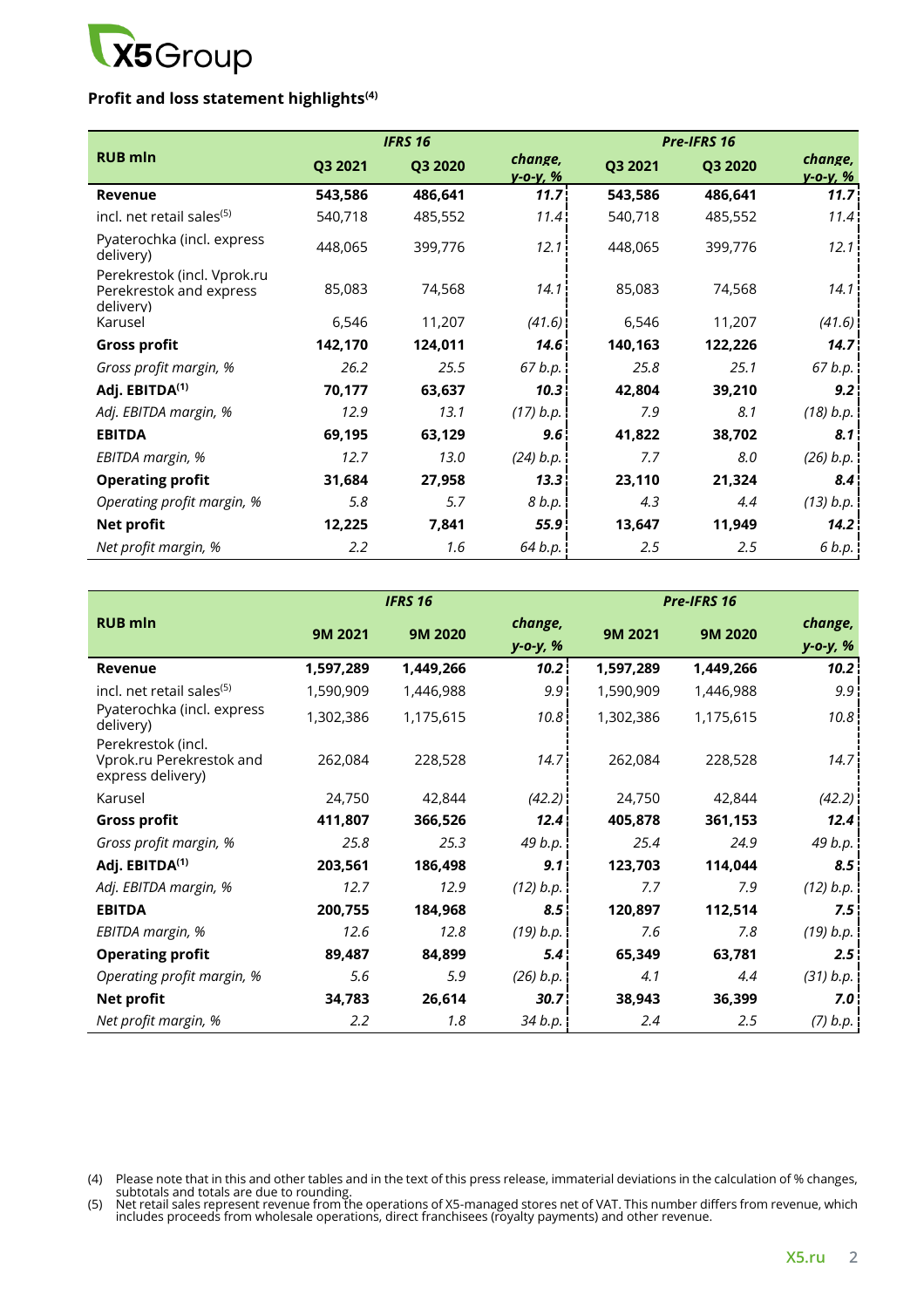

#### **Revenue**

Revenue growth reached 11.7% year-on-year in Q3 2021, driven by positive like-for-like (LFL) sales, selling space expansion and 156.9% revenue growth in X5's digital businesses. The latter reflected higher demand from customers for online services, an incremental increase in the number of new online customers, expansion of express delivery operations to new geographies, expansion of Vprok.ru Perekrestok's assortment, expansion of the 5Post delivery network and additional new e-commerce partners for 5Post.

|                           | As of<br>30-Sep-21 | As of<br>31-Dec-20 | change vs<br>31-Dec-20, % | As of<br>30-Sep-20 | change vs<br>30-Sep-20, % |
|---------------------------|--------------------|--------------------|---------------------------|--------------------|---------------------------|
| Selling space, sq. m      |                    |                    |                           |                    |                           |
| Pyaterochka               | 6,909,602          | 6,541,622          | 5.6                       | 6,414,939          | 7.7                       |
| Perekrestok               | 1,080,711          | 1,013,860          | 6.6                       | 978.007            | 10.5                      |
| Karusel                   | 133,071            | 222.119            | (40.1)                    | 225,334            | (40.9)                    |
| $X5$ Group <sup>(6)</sup> | 8,212,057          | 7,840,055          | 4.7                       | 7,679,755          | 6.9                       |

#### **Selling space by format, square meters (sq. m)**

#### **Q3 and 9M 2021 LFL store performance by format, % change y-o-y**

In Q3 and 9M 2021, LFL sales performance remained healthy, with figures up 4.8% and 3.7% y-o-y respectively.

The LFL basket was the main driver of LFL sales in Q3 2021, reflecting normalised customer behaviour.

|             | Q3 2021      |                |               | 9M 2021      |                |               |
|-------------|--------------|----------------|---------------|--------------|----------------|---------------|
|             | <b>Sales</b> | <b>Traffic</b> | <b>Basket</b> | <b>Sales</b> | <b>Traffic</b> | <b>Basket</b> |
| Pyaterochka | 5.0          | (0.0)          | 5.0           | 4.1          | 1.3            | 2.7           |
| Perekrestok | 4.5          | 2.0            | 2.4           | 2.9          | 4.2            | (1.2)         |
| Karusel     | (4.3)        | (8.7)          | 4.8           | (8.6)        | (8.0)          | (0.6)         |
| X5 Group    | 4.8          | 0.1            | 4.7           | 3.7          | 1.5            | 2.1           |

For more details on net retail sales performance, please refer to X5's [Q3 2021 Trading Update.](https://www.x5.ru/en/PublishingImages/Pages/Media/News/Trading_Update_Q3%202021__ENG.pdf)

### **Gross profit margin**

Gross profit margin under IFRS 16 increased by 67 b.p. y-o-y to 26.2% (by 67 b.p. y-o-y to 25.8% pre-IFRS 16) in Q3 2021. An improvement in commercial margin, which was supported by the product mix reflecting abnormally hot weather in the central part of Russia and slightly lower promo levels vs Q3 2020, as well as an improved level of shrinkage, was partially offset by higher logistics costs on the back of rising market competition for logistics staff due to higher COVID-19 cases and low migrant labour supply.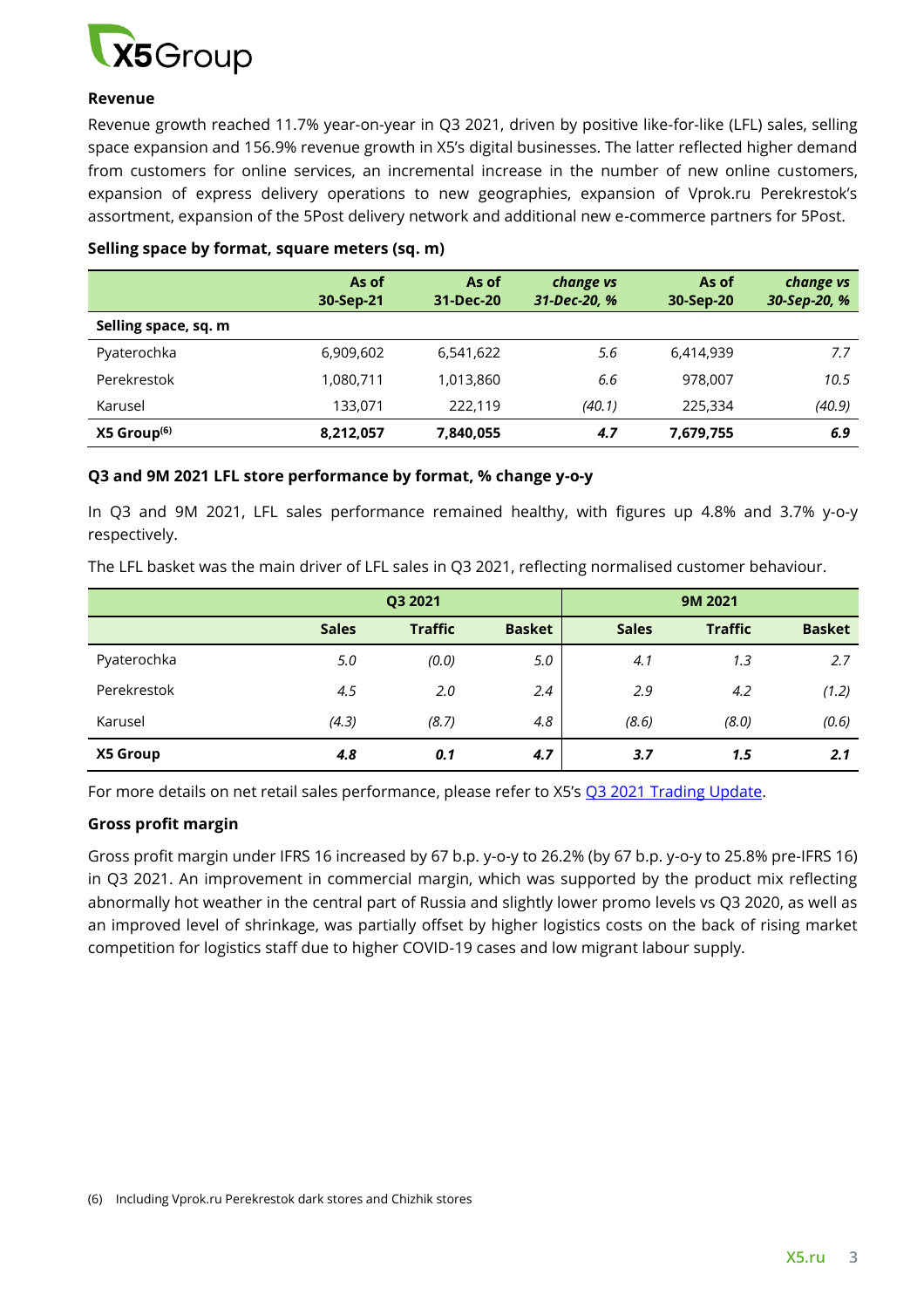

**Selling, general and administrative (SG&A) expenses (excl. D&A&I and the impact of the Karusel transformation)** 

| <b>IFRS 16</b>                                                                                    |           |           |                     | Pre-IFRS 16 |           |                     |  |  |
|---------------------------------------------------------------------------------------------------|-----------|-----------|---------------------|-------------|-----------|---------------------|--|--|
| <b>RUB</b> mln                                                                                    | Q3 2021   | Q3 2020   | change,<br>у-о-у, % | Q3 2021     | Q3 2020   | change,<br>у-о-у, % |  |  |
| <b>Staff costs</b>                                                                                | (47, 257) | (39, 372) | 20.0                | (47, 257)   | (39, 372) | 20.0                |  |  |
| % of revenue                                                                                      | 8.7       | 8.1       | 60 b.p.             | 8.7         | 8.1       | 60 b.p.             |  |  |
| incl. LTI and share-based<br>payments<br>staff costs excl. LTI and                                | (889)     | (508)     | 75.0                | (889)       | (508)     | 75.0                |  |  |
| share-based payments as %<br>of revenue                                                           | 8.5       | 8.0       | 54 b.p.             | 8.5         | 8.0       | 54 b.p.             |  |  |
| Lease expenses                                                                                    | (3,749)   | (2,847)   | 31.7 <sup>1</sup>   | (26, 483)   | (24, 221) | 9.3                 |  |  |
| % of revenue                                                                                      | 0.7       | 0.6       | 10 b.p.             | 4.9         | 5.0       | (11) b.p.           |  |  |
| <b>Utilities</b>                                                                                  | (10, 892) | (9,531)   | 14.3                | (10, 892)   | (9,531)   | 14.3                |  |  |
| % of revenue                                                                                      | 2.0       | 2.0       | 5 b.p.              | 2.0         | 2.0       | 5 b.p.              |  |  |
| <b>Other store costs</b>                                                                          | (5,606)   | (5, 224)  | 7.3                 | (5, 813)    | (5, 467)  | 6.3                 |  |  |
| % of revenue                                                                                      | 1.0       | 1.1       | (4) b.p.            | 1.1         | 1.1       | $(5)$ b.p.          |  |  |
| <b>Third-party services</b>                                                                       | (4, 972)  | (3,764)   | 32.1                | (4, 933)    | (3,676)   | 34.2                |  |  |
| % of revenue                                                                                      | 0.9       | 0.8       | 14 b.p.             | 0.9         | 0.8       | 15 b.p.             |  |  |
| <b>Other expenses</b>                                                                             | (6, 295)  | (4, 532)  | 38.9 <sup>1</sup>   | (7, 587)    | (5,502)   | 37.9                |  |  |
| % of revenue                                                                                      | 1.2       | 0.9       | 23 b.p.             | 1.4         | 1.1       | 27 b.p.             |  |  |
| SG&A (excl. D&A&I and<br>impact from the Karusel<br>transformation)                               | (78, 771) | (65, 270) | 20.7                | (102, 965)  | (87, 769) | 17.3                |  |  |
| % of revenue                                                                                      | 14.5      | 13.4      | 108 b.p.            | 18.9        | 18.0      | 91 b.p.             |  |  |
| SG&A (excl. D&A&I, LTI,<br>share-based payments and<br>impact from the Karusel<br>transformation) | (77, 882) | (64, 762) | 20.3                | (102, 076)  | (87, 261) | 17.0                |  |  |
| % of revenue                                                                                      | 14.3      | 13.3      | 102 b.p.            | 18.8        | 17.9      | 85 b.p.             |  |  |

|                                                                                                            |            | <b>IFRS 16</b> |                     | Pre-IFRS 16 |            |                     |  |
|------------------------------------------------------------------------------------------------------------|------------|----------------|---------------------|-------------|------------|---------------------|--|
| <b>RUB mln</b>                                                                                             | 9M 2021    | 9M 2020        | change,<br>у-о-у, % | 9M 2021     | 9M 2020    | change,<br>у-о-у, % |  |
| <b>Staff costs</b>                                                                                         | (135, 240) | (116, 903)     | 15.7 <sup>1</sup>   | (135, 240)  | (116,903)  | 15.7                |  |
| % of revenue                                                                                               | 8.5        | 8.1            | 40 $b.p.$           | 8.5         | 8.1        | 40 b.p.             |  |
| incl. LTI and share-<br>based payments<br>staff costs excl. LTI and                                        | (2, 495)   | (1,530)        | 63.1                | (2, 495)    | (1,530)    | 63.1                |  |
| share-based payments as<br>% of revenue                                                                    | 8.3        | 8.0            | 35 b.p.             | 8.3         | 8.0        | 35 b.p.             |  |
| Lease expenses                                                                                             | (10, 156)  | (8,350)        | 21.6                | (77, 953)   | (71, 564)  | 8.9                 |  |
| % of revenue                                                                                               | 0.6        | 0.6            | 6 b.p.              | 4.9         | 4.9        | $(6)$ b.p.          |  |
| <b>Utilities</b>                                                                                           | (33, 052)  | (28, 800)      | 14.8 <sup>1</sup>   | (33,052)    | (28, 800)  | 14.8                |  |
| % of revenue                                                                                               | 2.1        | 2.0            | 8 b.p.              | 2.1         | 2.0        | 8 b.p.              |  |
| <b>Other store costs</b>                                                                                   | (16, 418)  | (15, 637)      | 5.0                 | (17,058)    | (16, 375)  | 4.2                 |  |
| % of revenue                                                                                               | 1.0        | 1.1            | $(5)$ b.p.          | 1.1         | 1.1        | $(6)$ $b.p.$        |  |
| <b>Third-party services</b>                                                                                | (13,999)   | (10, 095)      | 38.7 <sup>1</sup>   | (13, 795)   | (9,831)    | 40.3                |  |
| % of revenue                                                                                               | 0.9        | 0.7            | 18 b.p.             | 0.9         | 0.7        | 19 b.p.             |  |
| <b>Other expenses</b>                                                                                      | (19, 057)  | (13, 913)      | 37.0 <sub>1</sub>   | (22, 391)   | (16, 381)  | 36.7 <sup>1</sup>   |  |
| % of revenue                                                                                               | 1.2        | 1.0            | 23 b.p.             | 1.4         | 1.1        | 27 b.p.             |  |
| SG&A (excl. D&A&I and<br>the impact of the<br>Karusel transformation)                                      | (227, 922) | (193, 698)     | 17.7                | (299, 489)  | (259, 854) | 15.3                |  |
| % of revenue                                                                                               | 14.3       | 13.4           | 90 b.p.             | 18.7        | 17.9       | 82 b.p.             |  |
| SG&A (excl. D&A&I, LTI,<br>share-based payments<br>and the impact of the<br><b>Karusel transformation)</b> | (225, 427) | (192, 168)     | 17.3 <sup>1</sup>   | (296, 994)  | (258, 324) | 15.0                |  |
| % of revenue                                                                                               | 14.1       | 13.3           | 85 b.p.             | 18.6        | 17.8       | 77 b.p.             |  |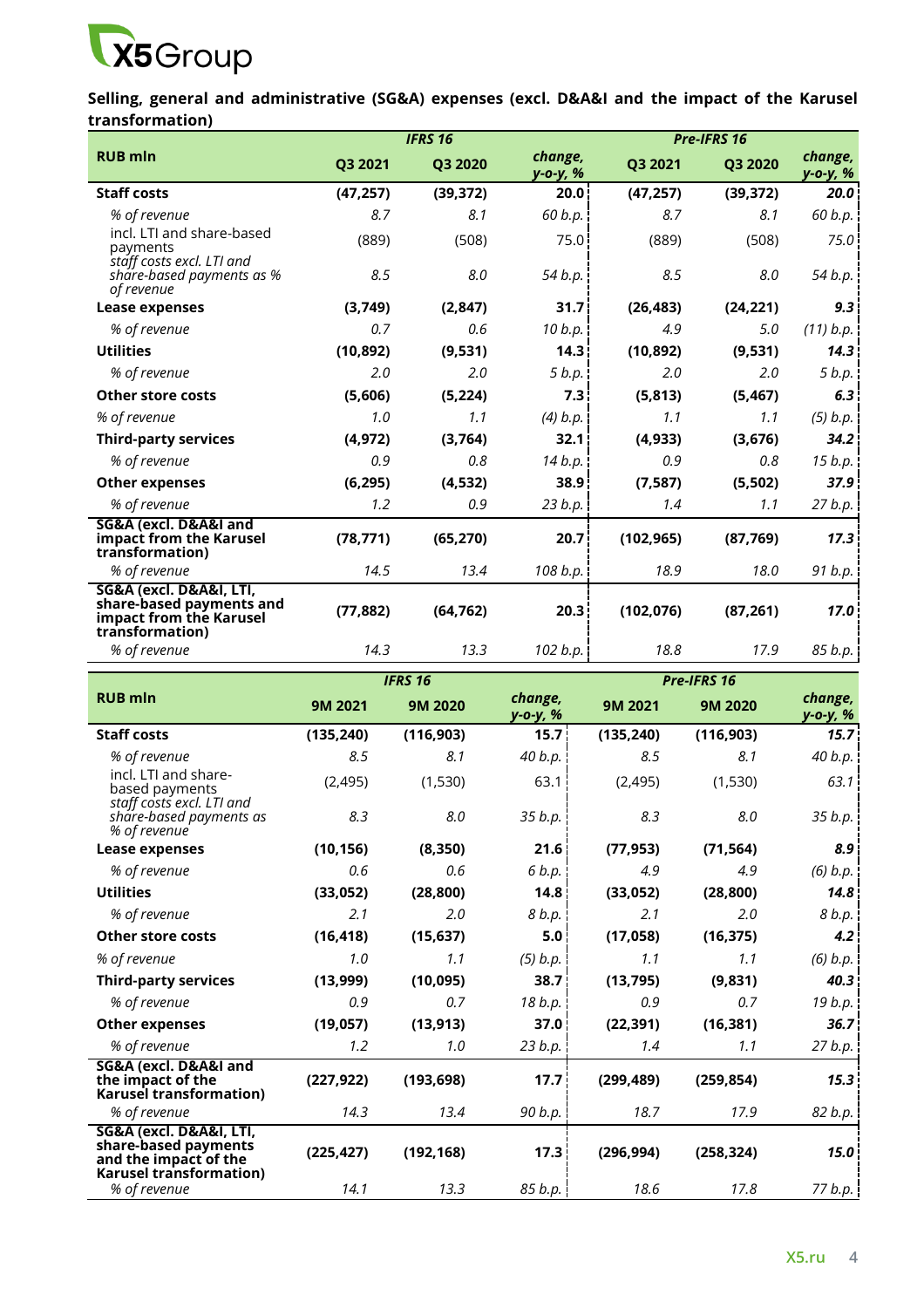

In Q3 2021, SG&A expenses excluding D&A&I, LTI, share-based payments and the impact of the Karusel transformation under IFRS 16 as a percentage of revenue increased by 102 b.p. to 14.3% (up 85 b.p. to 18.8% pre-IFRS 16), driven by higher staff costs, other expenses and third-party services. Smaller impacts were also seen from lease expenses and utility costs.

Staff costs (excluding LTI and share-based payments) as a percentage of revenue increased by 54 b.p. y-o-y in Q3 2021 to 8.5%, mainly due to targeted indexation of in-store personnel salaries in line with market benchmarks.

LTI and share-based payment expenses amounted to RUB 889 million in Q3 2021. The Company continued to accrue a liability for the deferred conditional payout related to the LTI programme for 2018–2020, the new LTI programme for 2021–2023 and the new LTI programme for new businesses (5Post, Chizhik and Okolo). Accruals for the deferred conditional payout related to the 2018-2020 LTI programme will continue until Q2 2022.

Other expenses (excluding the impact of the Karusel transformation) under IFRS 16 as a percentage of revenue in Q3 2021 increased by 23 b.p. y-o-y to 1.2% (up 27 b.p. to 1.4% pre-IFRS 16) mainly due to a growing share of courier services costs for express delivery reflecting a 5.2x y-o-y increase in the number of orders.

Third-party service expenses under IFRS 16 as a percentage of revenue in Q3 2021 increased by 14 b.p. y-oy to 0.9% (up 15 b.p. to 0.9% pre-IFRS 16) mainly due to the normalisation of marketing expenses following the lower marketing budgets during the COVID-19 pandemic last year.

Lease expenses under IFRS 16 as a percentage of revenue in Q3 2021 increased by 10 b.p. y-o-y to 0.7% mainly due to a higher number revenue-linked leases. The decrease of pre-IFRS 16 lease expenses by 11 b.p. to 4.9% was caused by a lower share of stores in ramp-up phase.

Utility costs as a percentage of revenue in Q3 2021 increased by 5 b.p. y-o-y to 2.0%, driven by the hot weather in some regions of our operations.

Other store costs under IFRS 16 as a percentage of revenue in Q3 2021 decreased by 4 b.p. y-o-y (falling by 5 b.p. pre-IFRS 16) mainly due to lower expenses associated with additional measures related to the COVID-19 pandemic, such as masks and disposable gloves for personnel as well as additional disinfection procedures in stores.

### **Lease/sublease and other income(7)**

As a percentage of revenue, the Company's income from leases, subleases and other operations under IFRS 16 totalled 1.1%, an increase of 18 b.p. y-o-y in Q3 2021 (a decrease of 1 b.p. to 0.9% pre-IFRS 16), due to the favourable modification of lease agreements.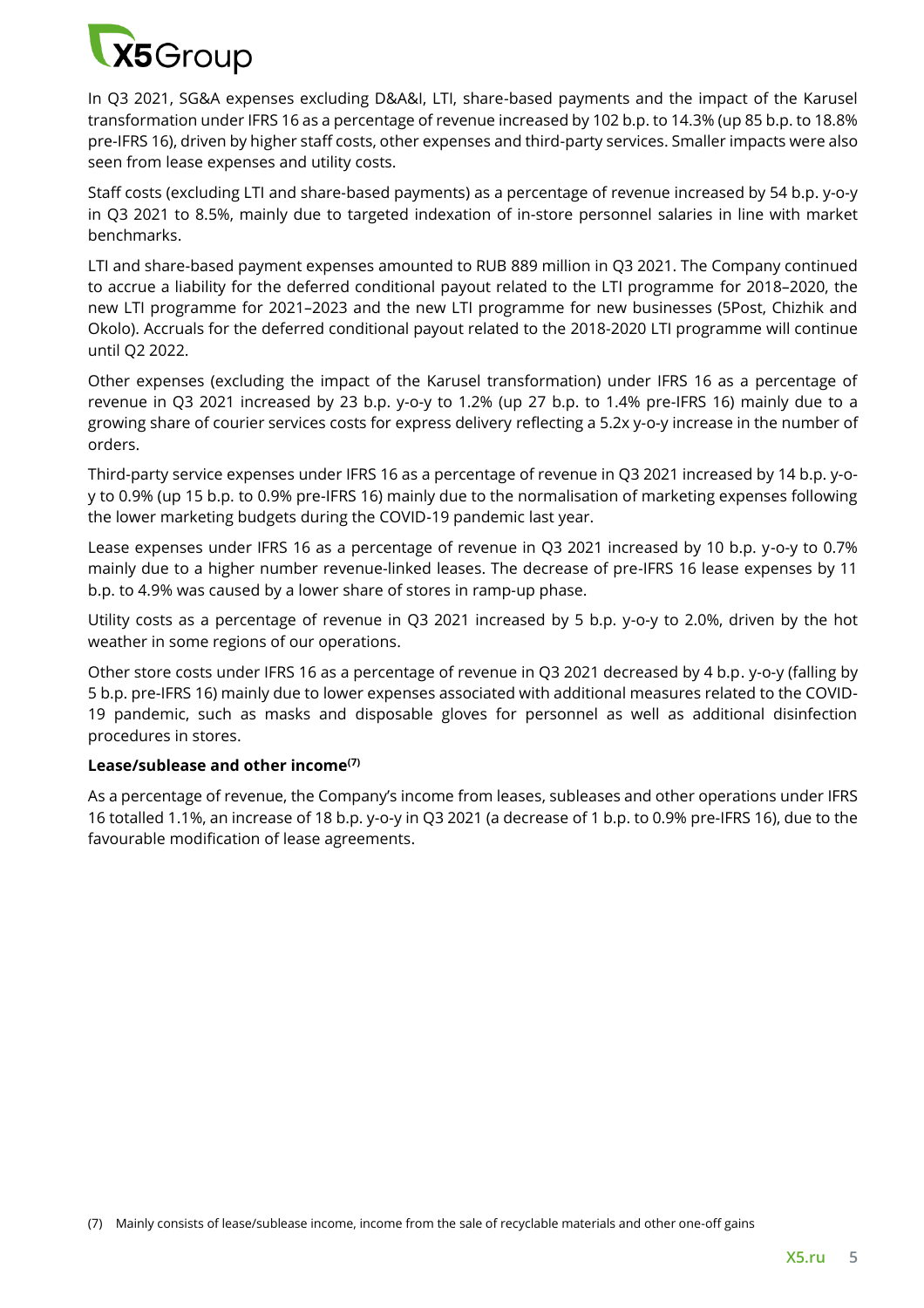

# **EBITDA and EBITDA margin**

|                                                                                                            |           | <b>IFRS 16</b> |                     |            | Pre-IFRS 16 |                            |
|------------------------------------------------------------------------------------------------------------|-----------|----------------|---------------------|------------|-------------|----------------------------|
| <b>RUB mln</b>                                                                                             | Q3 2021   | Q3 2020        | change,<br>у-о-у, % | Q3 2021    | Q3 2020     | change,<br><u>y-o-y, %</u> |
| <b>Gross profit</b>                                                                                        | 142,170   | 124,011        | 14.6                | 140,163    | 122,226     | 14.7                       |
| Gross profit margin, %                                                                                     | 26.2      | 25.5           | 67 b.p.             | 25.8       | 25.1        | 67 b.p.                    |
| SG&A (excl. D&A&I, LTI,<br>share-based payments<br>and the effect of the<br><b>Karusel transformation)</b> | (77, 882) | (64, 762)      | 20.3                | (102, 076) | (87, 261)   | 17.0                       |
| % of revenue                                                                                               | 14.3      | 13.3           | 102 b.p.            | 18.8       | 17.9        | 85 b.p.                    |
| <b>Net impairment losses</b><br>on financial assets                                                        | (97)      | (91)           | 6.6                 | (97)       | (91)        | 6.6                        |
| % of revenue                                                                                               | 0.018     | 0.019          | $(0)$ $b.p.$        | 0.018      | 0.019       | $(0)$ $b.p.$               |
| Lease/sublease and<br>other income (excl. the<br>effect of the Karusel<br>transformation)                  | 5,986     | 4,479          | 33.6                | 4,814      | 4,336       | 11.0                       |
| % of revenue                                                                                               | 1.1       | 0.9            | 18 b.p.             | 0.9        | 0.9         | $(1)$ b.p.                 |
| Adj. EBITDA                                                                                                | 70,177    | 63,637         | 10.3                | 42,804     | 39,210      | 9.2                        |
| Adj. EBITDA margin, %                                                                                      | 12.9      | 13.1           | (17) b.p.           | 7.9        | 8.1         | (18) b.p.                  |
| LTI, share-based<br>payments and other<br>one-off remuneration<br>payment expenses and<br><b>SSC</b>       | (889)     | (508)          | 75.0                | (889)      | (508)       | 75.0                       |
| % of revenue                                                                                               | 0.2       | 0.1            | 6 b.p.              | 0.2        | 0.1         | 6 b.p.                     |
| <b>Effect of the Karusel</b><br>transformation                                                             | (93)      |                |                     | (93)       |             |                            |
| % of revenue                                                                                               | 0.0       |                | 2 b.p.              | 0.0        |             | 2 b.p.                     |
| <b>EBITDA</b>                                                                                              | 69,195    | 63,129         | 9.6                 | 41,822     | 38,702      | 8.1                        |
| EBITDA margin, %                                                                                           | 12.7      | 13.0           | (24) b.p.           | 7.7        | 8.0         | (26) b.p.                  |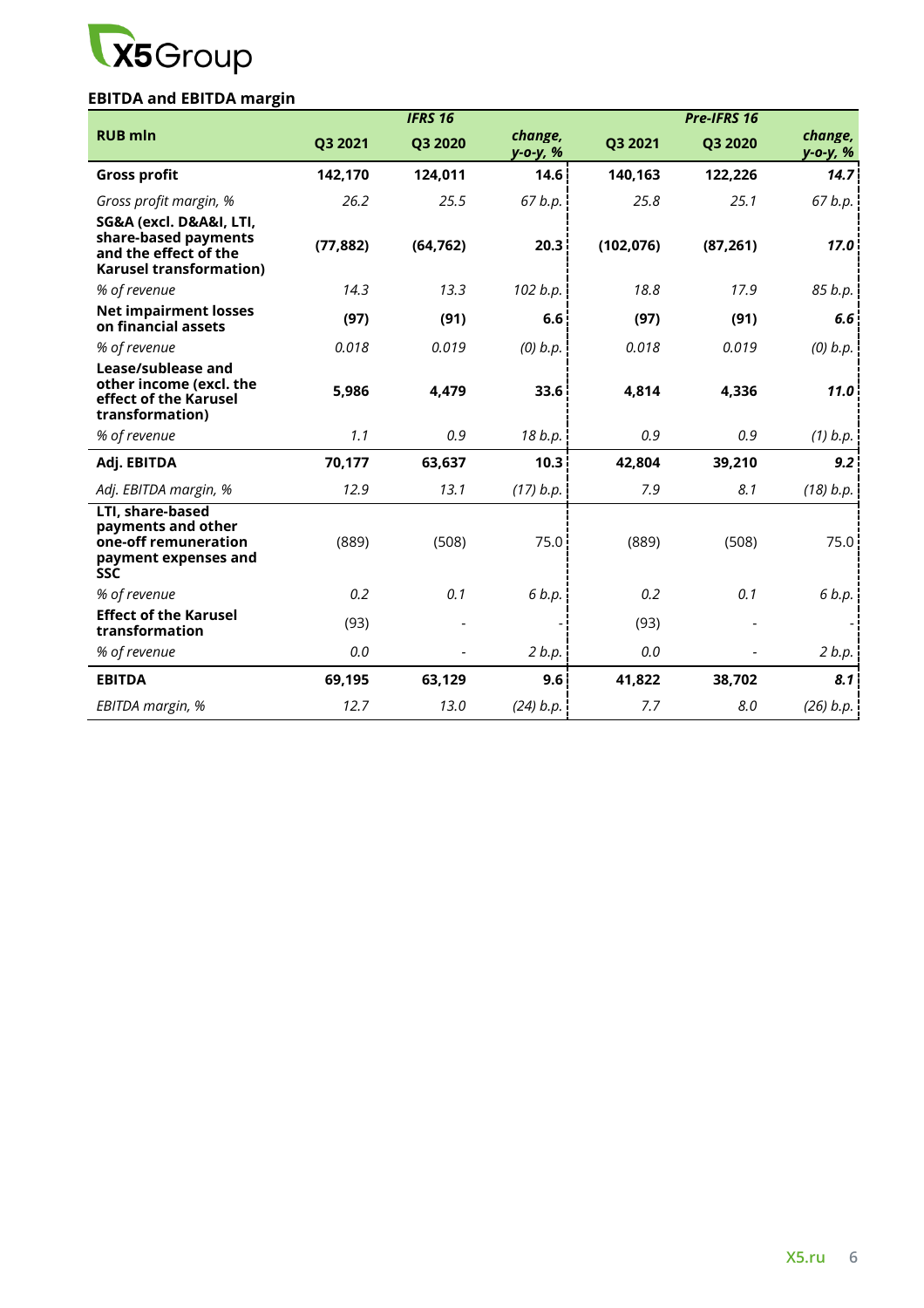

|                                                                                                            |            | <b>IFRS 16</b> |                     |            | Pre-IFRS 16 |                     |
|------------------------------------------------------------------------------------------------------------|------------|----------------|---------------------|------------|-------------|---------------------|
| <b>RUB mln</b>                                                                                             | 9M 2021    | 9M 2020        | change,<br>y-o-y, % | 9M 2021    | 9M 2020     | change,<br>у-о-у, % |
| <b>Gross profit</b>                                                                                        | 411,807    | 366,526        | 12.4                | 405,878    | 361,153     | 12.4                |
| Gross profit margin, %                                                                                     | 25.8       | 25.3           | 49 b.p.             | 25.4       | 24.9        | 49 b.p.             |
| SG&A (excl. D&A&I, LTI,<br>share-based payments<br>and the effect of the<br><b>Karusel transformation)</b> | (225, 427) | (192, 168)     | 17.3                | (296, 994) | (258, 324)  | 15.0                |
| % of revenue                                                                                               | 14.1       | 13.3           | 85 b.p.             | 18.6       | 17.8        | 77 b.p.             |
| <b>Net impairment losses</b><br>on financial assets                                                        | (227)      | (290)          | (21.7)              | (227)      | (290)       | (21.7)              |
| % of revenue                                                                                               | 0.014      | 0.020          | $(1)$ b.p.          | 0.014      | 0.020       | $(1)$ b.p.          |
| Lease/sublease and<br>other income (excl. the<br>effect of the Karusel<br>transformation)                  | 17,408     | 12,430         | 40.0                | 15,046     | 11,505      | 30.8                |
| % of revenue                                                                                               | 1.1        | 0.9            | 23 b.p.             | 0.9        | 0.8         | 15 b.p.             |
| Adj. EBITDA                                                                                                | 203,561    | 186,498        | 9.1                 | 123,703    | 114,044     | 8.5                 |
| Adj. EBITDA margin, %                                                                                      | 12.7       | 12.9           | (12) b.p.           | 7.7        | 7.9         | (12) b.p.           |
| LTI, share-based<br>payments and other<br>one-off remuneration<br>payment expenses and<br><b>SSC</b>       | (2, 495)   | (1,530)        | 63.1                | (2,495)    | (1,530)     | 63.1                |
| % of revenue                                                                                               | 0.2        | 0.1            | 5 b.p.              | 0.2        | 0.1         | 5 b.p.              |
| <b>Effect of the Karusel</b><br>transformation                                                             | (311)      |                |                     | (311)      |             |                     |
| % of revenue                                                                                               | 0.0        |                | 2 b.p.              | 0.0        |             | 2 b.p.              |
| <b>EBITDA</b>                                                                                              | 200,755    | 184,968        | 8.5                 | 120,897    | 112,514     | 7.5                 |
| EBITDA margin, %                                                                                           | 12.6       | 12.8           | (19) b.p.           | 7.6        | 7.8         | (19) b.p.           |

### **D&A&I**

Depreciation, amortisation and impairment costs under IFRS 16 decreased as a percentage of revenue by 33 b.p. y-o-y to 6.9% (down 13 b.p. y-o-y to 3.4% pre-IFRS 16) in Q3 2021, totalling RUB 37,511 million (RUB 18,712 million pre-IFRS 16). This was mainly driven by the phasing of refurbishments (for both IFRS 16 and pre-IFRS 16), as well as positive dynamics in lease payments discussed above resulting in lower depreciation of right of use assets as a percentage of revenue. In 9M 2021, depreciation, amortisation and impairment costs under IFRS 16 increased by 6 b.p. y-o-y to 7.0% (up 12 b.p. y-o-y to 3.5% pre-IFRS 16), totalling RUB 111,268 million (RUB 55,548 million pre-IFRS 16).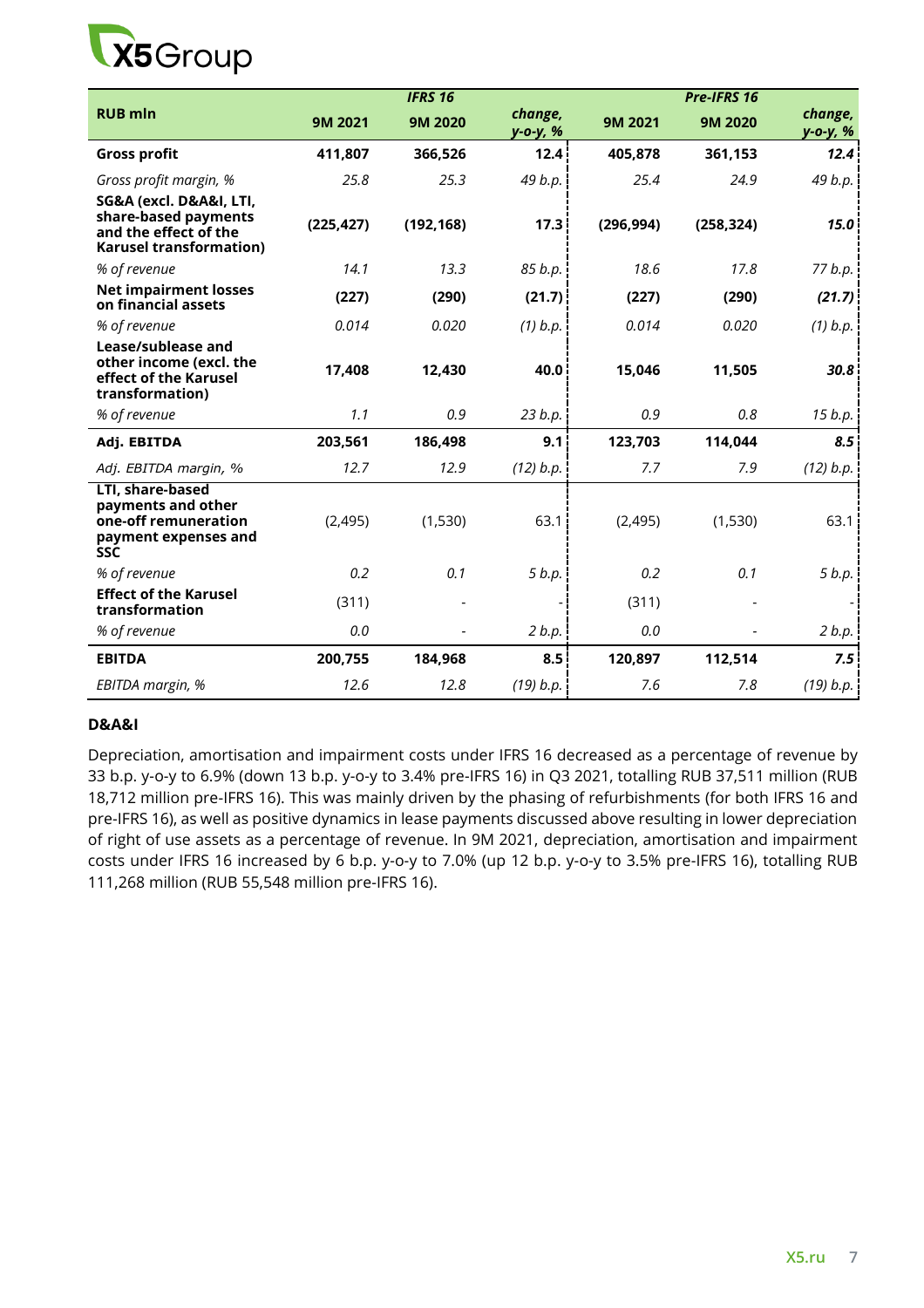

### **Non-operating gains and losses**

|                                                |           | <b>IFRS 16</b> |                     |          | Pre-IFRS 16 |                     |
|------------------------------------------------|-----------|----------------|---------------------|----------|-------------|---------------------|
| <b>RUB</b> mln                                 | Q3 2021   | Q3 2020        | change,<br>y-o-y, % | Q3 2021  | Q3 2020     | change,<br>y-o-y, % |
| <b>Operating profit</b>                        | 31,684    | 27,958         | 13.3 <sup>1</sup>   | 23,110   | 21,324      | 8.4                 |
| Net finance costs                              | (14, 757) | (13,886)       | 6.31                | (4, 411) | (3,935)     | 12.1                |
| Share of loss of<br>associates                 |           | (15)           |                     |          | (15)        |                     |
| Net FX result                                  | (79)      | (2,568)        | (96.9)              | (73)     | (751)       | (90.3)              |
| <b>Profit before tax</b>                       | 16,848    | 11,489         | 46.6 <sup>1</sup>   | 18,626   | 16,623      | 12.0                |
| Income tax expense                             | (4,623)   | (3,648)        | 26.7 <sup>1</sup>   | (4,979)  | (4,674)     | 6.5                 |
| Net profit                                     | 12,225    | 7,841          | 55.9 <sup>1</sup>   | 13,647   | 11,949      | 14.2                |
| Net profit margin, %                           | $2.2\,$   | 1.6            | 64 b.p.             | 2.5      | 2.5         | 6 b.p.              |
| <b>Effect of the Karusel</b><br>transformation | 194       | 209            | (7.2)               | 255      | 209         | 22.0                |
| % of revenue                                   | 0.0       | 0.0            | $(0)$ $b.p.$        | 0.0      | 0.0         | 0 b.p.              |
| Adj. net profit                                | 12,419    | 8,050          | 54.3                | 13,902   | 12,158      | 14.3                |
| Net profit margin, %                           | 2.3       | 1.7            | 63 b.p.             | 2.6      | 2.5         | 6 b.p.              |

|                                                |           | <b>IFRS 16</b> |                     |           | Pre-IFRS 16 |                     |
|------------------------------------------------|-----------|----------------|---------------------|-----------|-------------|---------------------|
| <b>RUB mln</b>                                 | 9M 2021   | 9M 2020        | change,<br>у-о-у, % | 9M 2021   | 9M 2020     | change,<br>y-o-y, % |
| <b>Operating profit</b>                        | 89,487    | 84,899         | 5.4                 | 65,349    | 63,781      | 2.5                 |
| Net finance costs                              | (42, 273) | (42, 489)      | (0.5)               | (12, 451) | (12, 440)   | 0.1                 |
| Share of loss of<br>associates                 |           | (15)           |                     |           | (15)        |                     |
| Net FX result                                  | 698       | (4,503)        |                     | 216       | (1,204)     |                     |
| <b>Profit before tax</b>                       | 47,912    | 37,892         | 26.4                | 53,114    | 50,122      | 6.0                 |
| Income tax expenses                            | (13, 129) | (11, 278)      | 16.4 <sub>1</sub>   | (14, 171) | (13, 723)   | 3.3                 |
| Net profit                                     | 34,783    | 26,614         | 30.7 <sub>1</sub>   | 38,943    | 36,399      | 7.0                 |
| Net profit margin, %                           | 2.2       | 1.8            | 34 b.p.             | 2.4       | 2.5         | (7) b.p.            |
| <b>Effect of the Karusel</b><br>transformation | 1,120     | 1,023          | 9.5                 | 1,095     | 1,023       | 7.0                 |
| % of revenue                                   | 0.1       | 0.1            | $(0)$ $b.p.$        | 0.1       | 0.1         | $(0)$ $b.p.$        |
| Adj. net profit                                | 35,903    | 27,637         | 30.0 <sub>1</sub>   | 40,038    | 37,422      | 7.0                 |
| Net profit margin, %                           | 2.2       | 1.9            | 34 b.p.             | 2.5       | 2.6         | (8) b.p.            |

Net finance costs under IFRS 16 in Q3 2021 increased by 6.3% y-o-y to RUB 14,757 million (up 12.1% y-o-y to RUB 4,411 million pre-IFRS 16), driven by increasing interest rates in Russian capital markets on the back of a key rate rise and partially offset by lower interest on lease liabilities charge due to positive dynamic in lease payments as a percentage of revenue discussed above.

The negative net FX result totalled RUB 79 million (RUB 73 million under pre-IFRS 16) in Q3 2021, compared with negative RUB 2,568 million (negative RUB 751 million under pre-IFRS 16) in Q3 2020 due to different dynamics in exchange rates changes.

In Q3 2021, income tax expenses under IFRS 16 increased by 26.7% (by 6.5% pre-IFRS 16).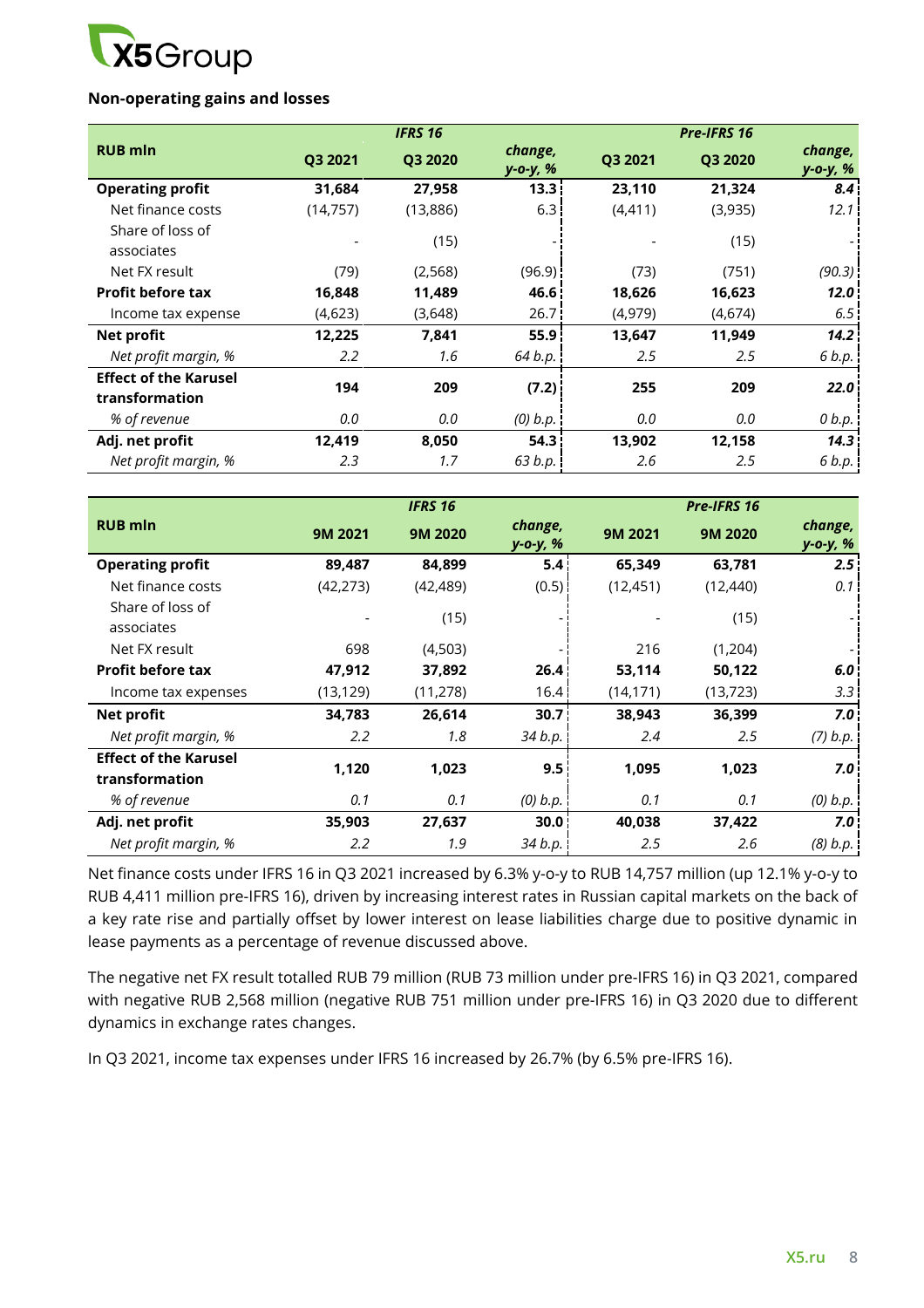

### **Consolidated cash flow statement highlights**

|                                                                            |           | <b>IFRS 16</b> |                     |           | <b>Pre-IFRS 16</b> |                     |
|----------------------------------------------------------------------------|-----------|----------------|---------------------|-----------|--------------------|---------------------|
| <b>RUB mln</b>                                                             | Q3 2021   | Q3 2020        | change,<br>y-o-y, % | Q3 2021   | Q3 2020            | change,<br>y-o-y, % |
| Net cash from operating<br>activities before changes<br>in working capital | 68,450    | 62,250         | 10.0                | 42,250    | 38,104             | 10.9                |
| Change in working<br>capital                                               | 4,917     | (2,600)        |                     | 4,765     | (3,400)            |                     |
| Net interest and<br>income tax paid                                        | (12, 280) | (20, 085)      | (38.9)              | (1,960)   | (10, 157)          | (80.7)              |
| Net cash flows generated<br>from operating activities                      | 61,087    | 39,565         | 54.4                | 45,055    | 24,547             | 83.5                |
| Net cash used in investing<br>activities                                   | (21, 454) | (20, 659)      | 3.8                 | (21,708)  | (20, 659)          | 5.1                 |
| Net cash used in financing<br>activities                                   | (39, 581) | (18, 527)      | 113.6               | (23, 295) | (3,509)            | 563.9               |
| Effect of exchange rate<br>changes on cash & cash<br>equivalents           | (3)       | (9)            | (66.7)              | (3)       | (9)                | (66.7)              |
| Net increase in cash &<br>cash equivalents                                 | 49        | 370            | (86.8)              | 49        | 370                | (86.8)              |

|                                                                            |           | <b>IFRS 16</b> |                     |           | Pre-IFRS 16 |                     |
|----------------------------------------------------------------------------|-----------|----------------|---------------------|-----------|-------------|---------------------|
| <b>RUB mln</b>                                                             | 9M 2021   | 9M 2020        | change,<br>y-o-y, % | 9M 2021   | 9M 2020     | change,<br>y-o-y, % |
| Net cash from operating<br>activities before changes<br>in working capital | 199,254   | 182,844        | 9.0                 | 121,759   | 111,453     | 9.2                 |
| Change in working<br>capital                                               | 1,000     | (2,916)        |                     | 662       | (3,360)     |                     |
| Net interest and<br>income tax paid                                        | (46,037)  | (56, 425)      | (18.4)              | (16, 287) | (26, 444)   | (38.4)              |
| Net cash flows generated<br>from operating activities                      | 154,217   | 123,503        | 24.9                | 106,134   | 81,649      | 30.0                |
| Net cash used in investing<br>activities                                   | (63, 820) | (58, 702)      | 8.7                 | (64, 498) | (58, 702)   | 9.9                 |
| Net cash used in financing<br>activities                                   | (97, 430) | (71, 691)      | 35.9                | (48, 669) | (29, 837)   | 63.1                |
| Effect of exchange rate<br>changes on cash & cash<br>equivalents           | (78)      | (40)           | 95.0                | (78)      | (40)        | 95.0                |
| Net decrease in cash &<br>cash equivalents                                 | (7, 111)  | (6,930)        | 2.6                 | (7, 111)  | (6,930)     | 2.6                 |

In Q3 2021, the Company's net cash from operating activities before changes in working capital under IFRS 16 increased by RUB 6,200 million (up RUB 4,146 million under pre-IFRS 16) and totalled RUB 68,450 million (RUB 42,250 million under pre-IFRS 16), reflecting business growth. The positive change in working capital under IFRS 16 of RUB 4,917 million in Q3 2021 was driven by increases in inventories and accounts payable due to actions taken to improve working capital.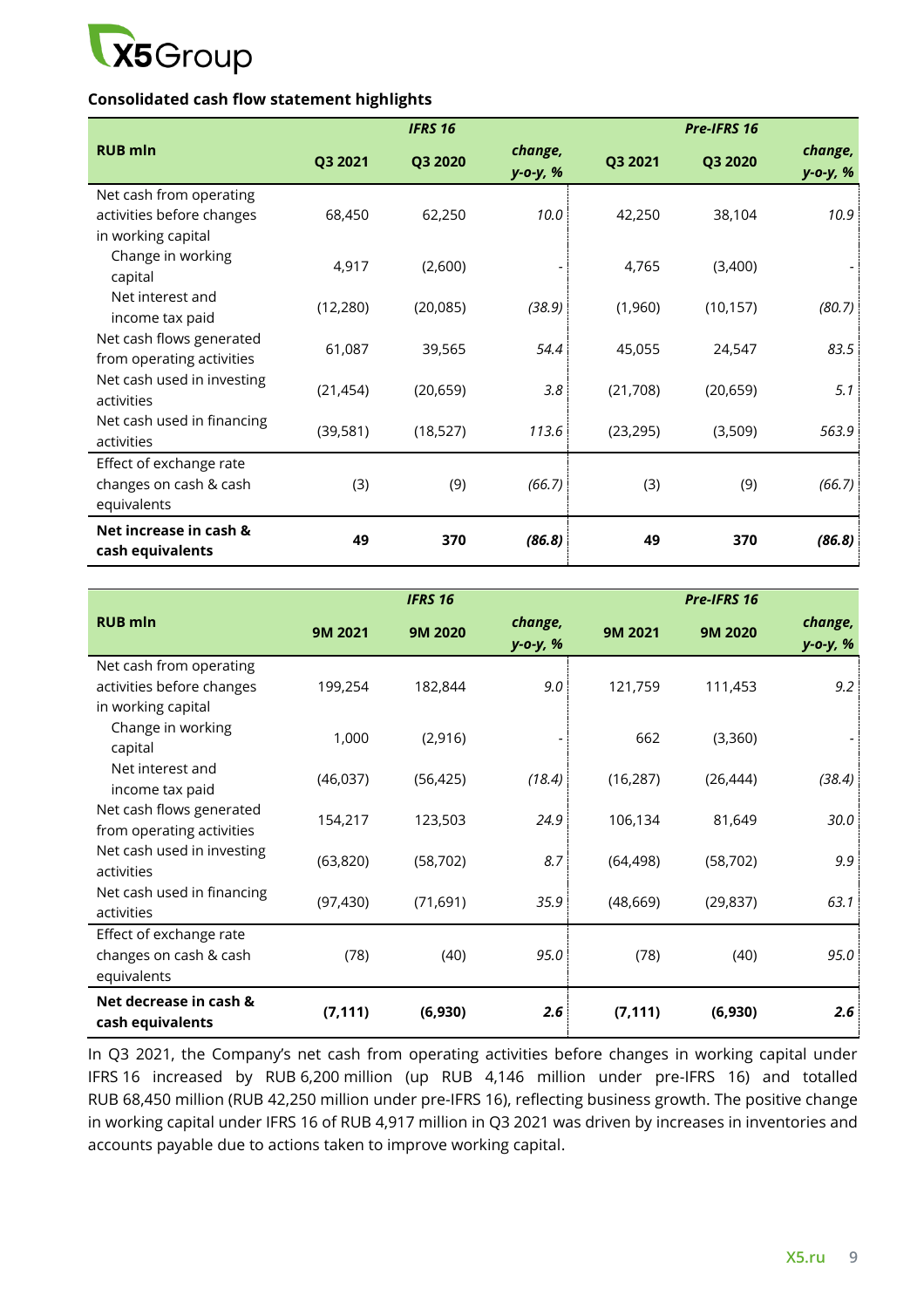

## **Working capital highlights**

| <b>RUB mln</b>                                      | 30-Sep-21 | 31-Dec-20 | 30-Sep-20 |
|-----------------------------------------------------|-----------|-----------|-----------|
| Inventories                                         | 146,278   | 144,393   | 128,683   |
| Trade, other accounts receivable and<br>prepayments | 18,334    | 19.277    | 14,780    |
| Trade accounts payable                              | 169,268   | 170,909   | 149,237   |
| Provisions and other liabilities                    | 88,299    | 85,976    | 78,441    |

Net interest and income tax paid under IFRS 16 in Q3 2021 decreased by 38.9% y-o-y (down 80.7% y-o-y pre-IFRS 16) and totalled RUB 12,280 million (RUB 1,960 million pre-IFRS 16) driven by a one-off tax refund.

As a result, in Q3 2021, net cash flow generated from operating activities under IFRS 16 totalled RUB 61,087 million, up from RUB 39,565 million in Q3 2020 (RUB 45,055 million, up from RUB 24,547 million in Q3 2020 pre-IFRS 16).

In 9M 2021, net cash flows generated from operating activities under IFRS 16 totalled RUB 154,217 million, up 24.9% from RUB 123,503 million for the same period of 2020 (and totalled RUB 106,314 million, up 30.0% from RUB 81,649 million for the same period of 2020 pre-IFRS 16), driven by EBITDA growth, the positive change in working capital and lower taxes paid.

Net cash used in investing activities, which generally consists of payments for property, plant and equipment, under IFRS 16 increased to RUB 21,454 million (or RUB 21,708 million under pre-IFRS 16) in Q3 2021 from RUB 20,659 million in Q3 2020. For 9M 2021, net cash used in investing activities under IFRS 16 increased to RUB 63,820 million (RUB 64,498 million under pre-IFRS 16) from RUB 58,702 million in 9M 2020.

Net cash used in financing activities under IFRS 16 totalled RUB 39,581 million (RUB 23,295 million pre-IFRS 16) in Q3 2021 compared with RUB 18,527 million (RUB 3,509 million pre-IFRS 16) in Q3 2020. For 9M 2021, net cash used in financing activities under IFRS 16 increased to RUB 97,430 million from RUB 71,691 million (and increased to RUB 48,669 million from RUB 29,837 million pre-IFRS 16) in 9M 2020.

| <b>RUB mln</b>           | 30-Sep-21 | % of total | 31-Dec-20 | % of total | 30-Sep-20 | % of total |
|--------------------------|-----------|------------|-----------|------------|-----------|------------|
| <b>Total debt</b>        | 242,928   |            | 261,947   |            | 228,291   |            |
| Short-term debt          | 67.983    | 28.0       | 77.026    | 29.4       | 75,520    | 33.1       |
| Long-term debt           | 174.945   | 72.0       | 184,921   | 70.6       | 152,771   | 66.9       |
| Net debt (pre-IFRS 16)   | 230,031   |            | 241,939   |            | 216,619   |            |
| Net debt/EBITDA (pre-    | 1.50      |            | 1.67      |            | 1.53      |            |
| <b>IFRS 16)</b>          |           |            |           |            |           |            |
| <b>Lease liabilities</b> | 567,701   |            | 548.501   |            | 530,256   |            |
| (IFRS 16)                |           |            |           |            |           |            |
| Net debt/EBITDA (under   | 3.08      |            | 3.24      |            | 3.16      |            |
| <b>IFRS 16)</b>          |           |            |           |            |           |            |

# **Liquidity update**

The Company's net debt/EBITDA ratio under IFRS 16 was 3.08x (1.50x pre-IFRS 16) as of 30 September 2021.

The Company's debt pre-IFRS 16 is 100% denominated in Russian roubles.

As of 30 September 2021, the Company had access to RUB 493,779 million in available credit limits with major Russian and international banks.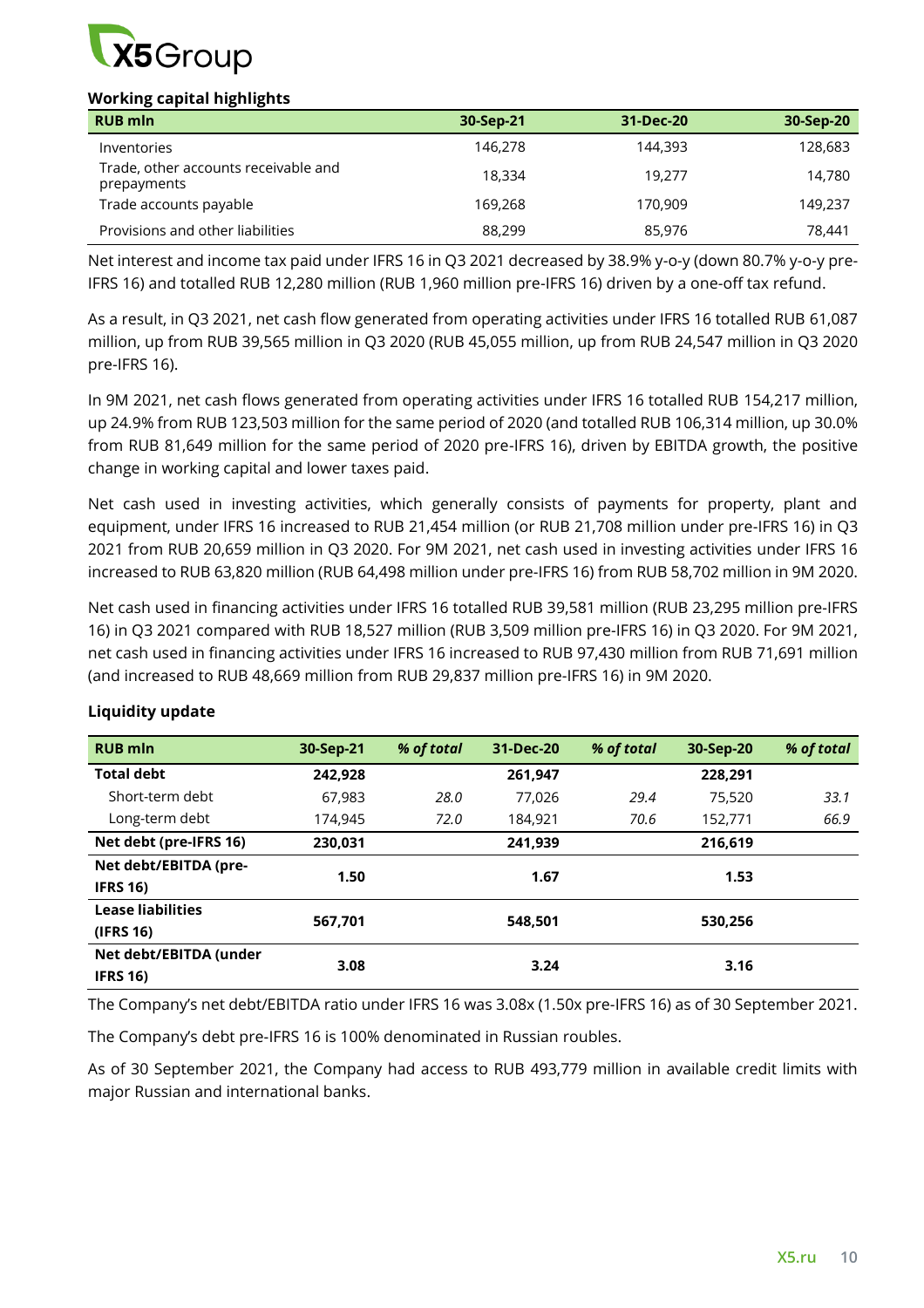

#### **Note to Editors:**

X5 Retail Group N.V. (LSE and MOEX: FIVE; Fitch, BB+; Moody's, Ba1; S&P, BB+; RAEX, ruAA+) is a leading Russian food retailer. The Company operates proximity stores under the Pyaterochka brand, Perekrestok supermarkets and Karusel hypermarkets. X5 provides an omnichannel experience to its customers, integrating retail stores and e-commerce through its businesses Vprok.ru Perekrestok, 5Post and Okolo.

As of 30 September 2021, X5 had 18,648 Company-operated stores. It has the leading market position in both Moscow and St Petersburg and a significant presence in the European part of Russia. Its store base includes 17,600 Pyaterochka proximity stores, 980 Perekrestok supermarkets and 34 Karusel hypermarkets. The Company operates 43 DCs and 4,178 Company-owned trucks across the Russian Federation.

X5 is one of the largest employers in Russia. The Company employs over 335 thousand people.

For the full year 2020, revenue totalled RUB 1,978,026 million (USD 27,417 million\*), EBITDA pre-IFRS 16 reached RUB 145,137 million (USD 2,012 million), and net profit pre-IFRS 16 for the period amounted to RUB 39,180 million (USD 543 million). In 9M 2021, revenue totalled RUB 1,597,289 million (USD 21,583 million\*\*), adjusted EBITDA pre-IFRS 16 reached RUB 123,703 million (USD 1,671 million), and net profit pre-IFRS 16 amounted to RUB 38,943 million (USD 526 million).

X5's shareholder structure is as follows: CTF Holdings S.A., 47.86%; Intertrust Trustees Ltd (Axon Trust), 11.43%; X5 directors, 0.10%; treasury shares, 0.01%; shareholders with less than 3%, 40.60%.

#### *Forward -looking statements:*

*This announcement includes statements that are, or may be deemed to be, "forward-looking statements". These forward-looking statements can be identified by the fact that they do not only relate to historical or current events. Forward-looking statements often use words such as "anticipate", "target", "expect", "estimate", "intend", "expected", "plan", "goal", "believe", or other words of similar meaning.*

*By their nature, forward-looking statements involve risk and uncertainty because they relate to future events and circumstances, a number of which are beyond X5 Retail Group N.V.'s control. As a result, actual future results may differ materially from the plans, goals and expectations set out in these forward-looking statements.* 

*Any forward-looking statements made by or on behalf of X5 Retail Group N.V. speak only as of the date of this announcement. Save as required by any applicable laws or regulations, X5 Retail Group N.V. undertakes no obligation publicly to release the results of any revisions to any forward-looking statements in this document that may occur due to any change in its expectations or to reflect events or circumstances after the date of this document.* 

*\*FX rate: 72.1464 USD/RUB* 

*\*\* FX rate: 74.0073 USD/RUB* 

#### **For further details please contact:**

**Maria Yazeva**  Investor Relations Officer Tel.: +7 (495) 662-88-88 ext. 13-147 e-mail: [Maria.Yazeva@x5.ru](mailto:Maria.Yazeva@x5.ru)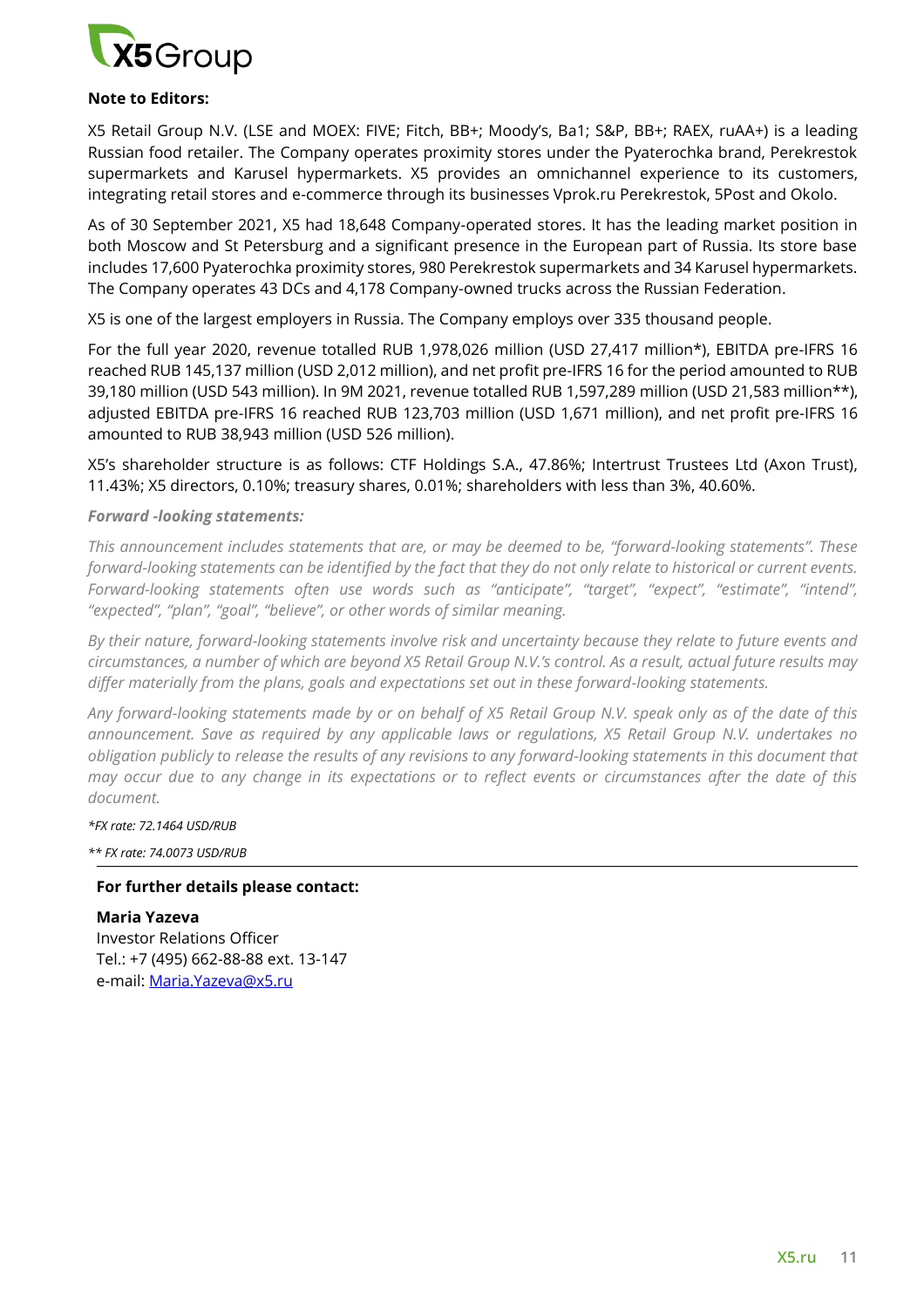X5 Retail Group N.V.

Condensed Consolidated Interim Financial Statements

Nine months ended 30 September 2021

The attached condensed consolidated interim statement of financial position, condensed consolidated interim statement of profit or loss, condensed consolidated interim statement of comprehensive income, condensed consolidated interim statement of cash flows and condensed consolidated interim statement of changes in equity have been prepared on the basis of the X5 Retail Group NV accounting policies as disclosed in the audited annual financial statements for the year ended 31 December 2020. These accounting policies have been consistently applied in the preparation of these statements except for adoption of new standards that are mandatory for financial annual periods beginning on 1 January 2021 and the fact that these statements do not comprise a full set of financial statements as required by International Financial Reporting Standards as adopted by the EU.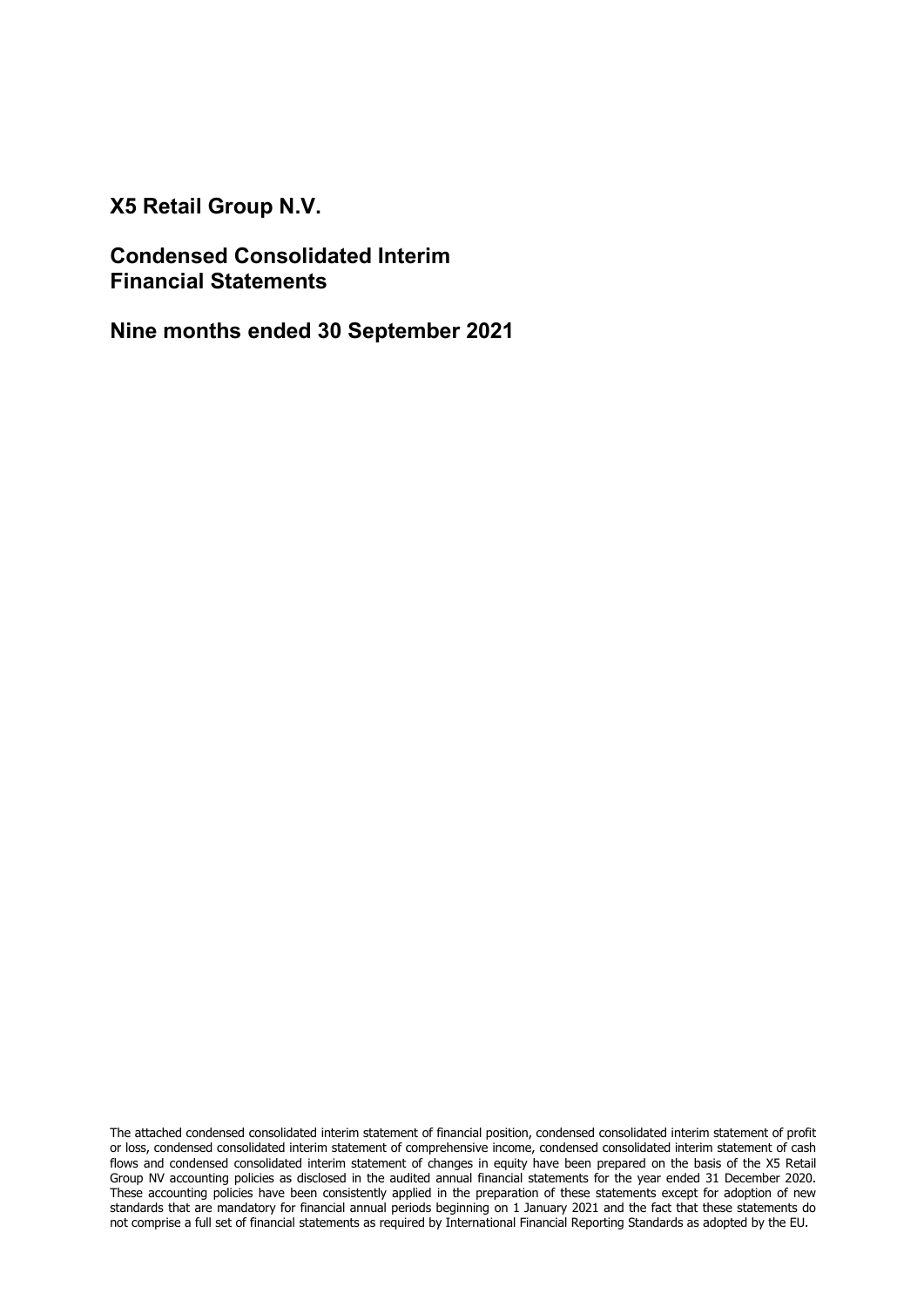| Assets<br><b>Non-current assets</b><br>Property, plant and equipment<br>324,745<br>322,707<br>496,173<br>480,511<br>Right-of-use assets<br>Investment properties<br>4,174<br>4,502<br>105,022<br>Goodwill<br>104,890<br>34,546<br>Other intangible assets<br>30,757<br>Other non-current assets<br>3,585<br>3,120<br>20,458<br>Deferred tax assets<br>21,012<br>989,257<br>966,945<br><b>Current assets</b><br>Inventories<br>146,278<br>144,393<br>Indemnification asset<br>419<br>171<br>19,277<br>Trade, other accounts receivable and prepayments<br>18,334<br>3,469<br>12,119<br>VAT and other taxes receivable<br>9,150<br>10,316<br>12,897<br>20,008<br>Cash and cash equivalents<br>190,547<br>206,284<br><b>Total assets</b><br>1,179,804<br>1,173,229<br><b>Equity and liabilities</b><br>Equity attributable to equity holders of the parent<br>Share capital<br>2,458<br>2,458<br>Share premium<br>46,127<br>46,086<br>Retained earnings<br>50,971<br>46,194<br>Share-based payment reserve<br>96<br>104<br>99,652<br>94,842<br>99,652<br>94,842<br><b>Total equity</b><br><b>Non-current liabilities</b><br>Long-term borrowings<br>174,945<br>184,921<br>Long-term lease liabilities<br>497,997<br>480,059<br>Deferred tax liabilities<br>2,863<br>2,769<br>1,477<br>1,954<br>Other non-current liabilities<br>677,282<br>669,703<br><b>Current liabilities</b><br>Trade accounts payable<br>169,268<br>170,909<br>67,983<br>77,026<br>Short-term borrowings<br>2,021<br>1,380<br>Interest accrued<br>69,704<br>68,442<br>Short-term lease liabilities<br>2,899<br>Short-term contract liabilities<br>2,198<br>2,696<br>Current income tax payable<br>2,753<br>Provisions and other liabilities<br>88,299<br>85,976<br>402,870<br>408,684<br><b>Total liabilities</b><br>1,078,387<br>1,080,152<br>1,179,804 |                                     | 30 September<br>2021 | 31 December<br>2020 |
|----------------------------------------------------------------------------------------------------------------------------------------------------------------------------------------------------------------------------------------------------------------------------------------------------------------------------------------------------------------------------------------------------------------------------------------------------------------------------------------------------------------------------------------------------------------------------------------------------------------------------------------------------------------------------------------------------------------------------------------------------------------------------------------------------------------------------------------------------------------------------------------------------------------------------------------------------------------------------------------------------------------------------------------------------------------------------------------------------------------------------------------------------------------------------------------------------------------------------------------------------------------------------------------------------------------------------------------------------------------------------------------------------------------------------------------------------------------------------------------------------------------------------------------------------------------------------------------------------------------------------------------------------------------------------------------------------------------------------------------------------------------------------------------------------------------------------|-------------------------------------|----------------------|---------------------|
|                                                                                                                                                                                                                                                                                                                                                                                                                                                                                                                                                                                                                                                                                                                                                                                                                                                                                                                                                                                                                                                                                                                                                                                                                                                                                                                                                                                                                                                                                                                                                                                                                                                                                                                                                                                                                            |                                     |                      |                     |
|                                                                                                                                                                                                                                                                                                                                                                                                                                                                                                                                                                                                                                                                                                                                                                                                                                                                                                                                                                                                                                                                                                                                                                                                                                                                                                                                                                                                                                                                                                                                                                                                                                                                                                                                                                                                                            |                                     |                      |                     |
|                                                                                                                                                                                                                                                                                                                                                                                                                                                                                                                                                                                                                                                                                                                                                                                                                                                                                                                                                                                                                                                                                                                                                                                                                                                                                                                                                                                                                                                                                                                                                                                                                                                                                                                                                                                                                            |                                     |                      |                     |
|                                                                                                                                                                                                                                                                                                                                                                                                                                                                                                                                                                                                                                                                                                                                                                                                                                                                                                                                                                                                                                                                                                                                                                                                                                                                                                                                                                                                                                                                                                                                                                                                                                                                                                                                                                                                                            |                                     |                      |                     |
|                                                                                                                                                                                                                                                                                                                                                                                                                                                                                                                                                                                                                                                                                                                                                                                                                                                                                                                                                                                                                                                                                                                                                                                                                                                                                                                                                                                                                                                                                                                                                                                                                                                                                                                                                                                                                            |                                     |                      |                     |
|                                                                                                                                                                                                                                                                                                                                                                                                                                                                                                                                                                                                                                                                                                                                                                                                                                                                                                                                                                                                                                                                                                                                                                                                                                                                                                                                                                                                                                                                                                                                                                                                                                                                                                                                                                                                                            |                                     |                      |                     |
|                                                                                                                                                                                                                                                                                                                                                                                                                                                                                                                                                                                                                                                                                                                                                                                                                                                                                                                                                                                                                                                                                                                                                                                                                                                                                                                                                                                                                                                                                                                                                                                                                                                                                                                                                                                                                            |                                     |                      |                     |
|                                                                                                                                                                                                                                                                                                                                                                                                                                                                                                                                                                                                                                                                                                                                                                                                                                                                                                                                                                                                                                                                                                                                                                                                                                                                                                                                                                                                                                                                                                                                                                                                                                                                                                                                                                                                                            |                                     |                      |                     |
|                                                                                                                                                                                                                                                                                                                                                                                                                                                                                                                                                                                                                                                                                                                                                                                                                                                                                                                                                                                                                                                                                                                                                                                                                                                                                                                                                                                                                                                                                                                                                                                                                                                                                                                                                                                                                            |                                     |                      |                     |
|                                                                                                                                                                                                                                                                                                                                                                                                                                                                                                                                                                                                                                                                                                                                                                                                                                                                                                                                                                                                                                                                                                                                                                                                                                                                                                                                                                                                                                                                                                                                                                                                                                                                                                                                                                                                                            |                                     |                      |                     |
|                                                                                                                                                                                                                                                                                                                                                                                                                                                                                                                                                                                                                                                                                                                                                                                                                                                                                                                                                                                                                                                                                                                                                                                                                                                                                                                                                                                                                                                                                                                                                                                                                                                                                                                                                                                                                            |                                     |                      |                     |
|                                                                                                                                                                                                                                                                                                                                                                                                                                                                                                                                                                                                                                                                                                                                                                                                                                                                                                                                                                                                                                                                                                                                                                                                                                                                                                                                                                                                                                                                                                                                                                                                                                                                                                                                                                                                                            |                                     |                      |                     |
|                                                                                                                                                                                                                                                                                                                                                                                                                                                                                                                                                                                                                                                                                                                                                                                                                                                                                                                                                                                                                                                                                                                                                                                                                                                                                                                                                                                                                                                                                                                                                                                                                                                                                                                                                                                                                            |                                     |                      |                     |
|                                                                                                                                                                                                                                                                                                                                                                                                                                                                                                                                                                                                                                                                                                                                                                                                                                                                                                                                                                                                                                                                                                                                                                                                                                                                                                                                                                                                                                                                                                                                                                                                                                                                                                                                                                                                                            |                                     |                      |                     |
|                                                                                                                                                                                                                                                                                                                                                                                                                                                                                                                                                                                                                                                                                                                                                                                                                                                                                                                                                                                                                                                                                                                                                                                                                                                                                                                                                                                                                                                                                                                                                                                                                                                                                                                                                                                                                            |                                     |                      |                     |
|                                                                                                                                                                                                                                                                                                                                                                                                                                                                                                                                                                                                                                                                                                                                                                                                                                                                                                                                                                                                                                                                                                                                                                                                                                                                                                                                                                                                                                                                                                                                                                                                                                                                                                                                                                                                                            | Current income tax receivable       |                      |                     |
|                                                                                                                                                                                                                                                                                                                                                                                                                                                                                                                                                                                                                                                                                                                                                                                                                                                                                                                                                                                                                                                                                                                                                                                                                                                                                                                                                                                                                                                                                                                                                                                                                                                                                                                                                                                                                            |                                     |                      |                     |
|                                                                                                                                                                                                                                                                                                                                                                                                                                                                                                                                                                                                                                                                                                                                                                                                                                                                                                                                                                                                                                                                                                                                                                                                                                                                                                                                                                                                                                                                                                                                                                                                                                                                                                                                                                                                                            |                                     |                      |                     |
|                                                                                                                                                                                                                                                                                                                                                                                                                                                                                                                                                                                                                                                                                                                                                                                                                                                                                                                                                                                                                                                                                                                                                                                                                                                                                                                                                                                                                                                                                                                                                                                                                                                                                                                                                                                                                            |                                     |                      |                     |
|                                                                                                                                                                                                                                                                                                                                                                                                                                                                                                                                                                                                                                                                                                                                                                                                                                                                                                                                                                                                                                                                                                                                                                                                                                                                                                                                                                                                                                                                                                                                                                                                                                                                                                                                                                                                                            |                                     |                      |                     |
|                                                                                                                                                                                                                                                                                                                                                                                                                                                                                                                                                                                                                                                                                                                                                                                                                                                                                                                                                                                                                                                                                                                                                                                                                                                                                                                                                                                                                                                                                                                                                                                                                                                                                                                                                                                                                            |                                     |                      |                     |
|                                                                                                                                                                                                                                                                                                                                                                                                                                                                                                                                                                                                                                                                                                                                                                                                                                                                                                                                                                                                                                                                                                                                                                                                                                                                                                                                                                                                                                                                                                                                                                                                                                                                                                                                                                                                                            |                                     |                      |                     |
|                                                                                                                                                                                                                                                                                                                                                                                                                                                                                                                                                                                                                                                                                                                                                                                                                                                                                                                                                                                                                                                                                                                                                                                                                                                                                                                                                                                                                                                                                                                                                                                                                                                                                                                                                                                                                            |                                     |                      |                     |
|                                                                                                                                                                                                                                                                                                                                                                                                                                                                                                                                                                                                                                                                                                                                                                                                                                                                                                                                                                                                                                                                                                                                                                                                                                                                                                                                                                                                                                                                                                                                                                                                                                                                                                                                                                                                                            |                                     |                      |                     |
|                                                                                                                                                                                                                                                                                                                                                                                                                                                                                                                                                                                                                                                                                                                                                                                                                                                                                                                                                                                                                                                                                                                                                                                                                                                                                                                                                                                                                                                                                                                                                                                                                                                                                                                                                                                                                            |                                     |                      |                     |
|                                                                                                                                                                                                                                                                                                                                                                                                                                                                                                                                                                                                                                                                                                                                                                                                                                                                                                                                                                                                                                                                                                                                                                                                                                                                                                                                                                                                                                                                                                                                                                                                                                                                                                                                                                                                                            |                                     |                      |                     |
|                                                                                                                                                                                                                                                                                                                                                                                                                                                                                                                                                                                                                                                                                                                                                                                                                                                                                                                                                                                                                                                                                                                                                                                                                                                                                                                                                                                                                                                                                                                                                                                                                                                                                                                                                                                                                            |                                     |                      |                     |
|                                                                                                                                                                                                                                                                                                                                                                                                                                                                                                                                                                                                                                                                                                                                                                                                                                                                                                                                                                                                                                                                                                                                                                                                                                                                                                                                                                                                                                                                                                                                                                                                                                                                                                                                                                                                                            |                                     |                      |                     |
|                                                                                                                                                                                                                                                                                                                                                                                                                                                                                                                                                                                                                                                                                                                                                                                                                                                                                                                                                                                                                                                                                                                                                                                                                                                                                                                                                                                                                                                                                                                                                                                                                                                                                                                                                                                                                            |                                     |                      |                     |
|                                                                                                                                                                                                                                                                                                                                                                                                                                                                                                                                                                                                                                                                                                                                                                                                                                                                                                                                                                                                                                                                                                                                                                                                                                                                                                                                                                                                                                                                                                                                                                                                                                                                                                                                                                                                                            |                                     |                      |                     |
|                                                                                                                                                                                                                                                                                                                                                                                                                                                                                                                                                                                                                                                                                                                                                                                                                                                                                                                                                                                                                                                                                                                                                                                                                                                                                                                                                                                                                                                                                                                                                                                                                                                                                                                                                                                                                            |                                     |                      |                     |
|                                                                                                                                                                                                                                                                                                                                                                                                                                                                                                                                                                                                                                                                                                                                                                                                                                                                                                                                                                                                                                                                                                                                                                                                                                                                                                                                                                                                                                                                                                                                                                                                                                                                                                                                                                                                                            |                                     |                      |                     |
|                                                                                                                                                                                                                                                                                                                                                                                                                                                                                                                                                                                                                                                                                                                                                                                                                                                                                                                                                                                                                                                                                                                                                                                                                                                                                                                                                                                                                                                                                                                                                                                                                                                                                                                                                                                                                            |                                     |                      |                     |
|                                                                                                                                                                                                                                                                                                                                                                                                                                                                                                                                                                                                                                                                                                                                                                                                                                                                                                                                                                                                                                                                                                                                                                                                                                                                                                                                                                                                                                                                                                                                                                                                                                                                                                                                                                                                                            |                                     |                      |                     |
|                                                                                                                                                                                                                                                                                                                                                                                                                                                                                                                                                                                                                                                                                                                                                                                                                                                                                                                                                                                                                                                                                                                                                                                                                                                                                                                                                                                                                                                                                                                                                                                                                                                                                                                                                                                                                            |                                     |                      |                     |
|                                                                                                                                                                                                                                                                                                                                                                                                                                                                                                                                                                                                                                                                                                                                                                                                                                                                                                                                                                                                                                                                                                                                                                                                                                                                                                                                                                                                                                                                                                                                                                                                                                                                                                                                                                                                                            |                                     |                      |                     |
|                                                                                                                                                                                                                                                                                                                                                                                                                                                                                                                                                                                                                                                                                                                                                                                                                                                                                                                                                                                                                                                                                                                                                                                                                                                                                                                                                                                                                                                                                                                                                                                                                                                                                                                                                                                                                            |                                     |                      |                     |
|                                                                                                                                                                                                                                                                                                                                                                                                                                                                                                                                                                                                                                                                                                                                                                                                                                                                                                                                                                                                                                                                                                                                                                                                                                                                                                                                                                                                                                                                                                                                                                                                                                                                                                                                                                                                                            |                                     |                      |                     |
|                                                                                                                                                                                                                                                                                                                                                                                                                                                                                                                                                                                                                                                                                                                                                                                                                                                                                                                                                                                                                                                                                                                                                                                                                                                                                                                                                                                                                                                                                                                                                                                                                                                                                                                                                                                                                            |                                     |                      |                     |
|                                                                                                                                                                                                                                                                                                                                                                                                                                                                                                                                                                                                                                                                                                                                                                                                                                                                                                                                                                                                                                                                                                                                                                                                                                                                                                                                                                                                                                                                                                                                                                                                                                                                                                                                                                                                                            |                                     |                      |                     |
|                                                                                                                                                                                                                                                                                                                                                                                                                                                                                                                                                                                                                                                                                                                                                                                                                                                                                                                                                                                                                                                                                                                                                                                                                                                                                                                                                                                                                                                                                                                                                                                                                                                                                                                                                                                                                            |                                     |                      |                     |
|                                                                                                                                                                                                                                                                                                                                                                                                                                                                                                                                                                                                                                                                                                                                                                                                                                                                                                                                                                                                                                                                                                                                                                                                                                                                                                                                                                                                                                                                                                                                                                                                                                                                                                                                                                                                                            |                                     |                      |                     |
|                                                                                                                                                                                                                                                                                                                                                                                                                                                                                                                                                                                                                                                                                                                                                                                                                                                                                                                                                                                                                                                                                                                                                                                                                                                                                                                                                                                                                                                                                                                                                                                                                                                                                                                                                                                                                            |                                     |                      |                     |
|                                                                                                                                                                                                                                                                                                                                                                                                                                                                                                                                                                                                                                                                                                                                                                                                                                                                                                                                                                                                                                                                                                                                                                                                                                                                                                                                                                                                                                                                                                                                                                                                                                                                                                                                                                                                                            |                                     |                      |                     |
|                                                                                                                                                                                                                                                                                                                                                                                                                                                                                                                                                                                                                                                                                                                                                                                                                                                                                                                                                                                                                                                                                                                                                                                                                                                                                                                                                                                                                                                                                                                                                                                                                                                                                                                                                                                                                            |                                     |                      |                     |
|                                                                                                                                                                                                                                                                                                                                                                                                                                                                                                                                                                                                                                                                                                                                                                                                                                                                                                                                                                                                                                                                                                                                                                                                                                                                                                                                                                                                                                                                                                                                                                                                                                                                                                                                                                                                                            | <b>Total equity and liabilities</b> |                      | 1,173,229           |

\_\_\_\_\_\_\_\_\_\_\_\_\_\_\_\_\_\_\_\_\_\_\_\_\_\_ Vsevolod Starukhin Chief Financial Officer 25 October 2021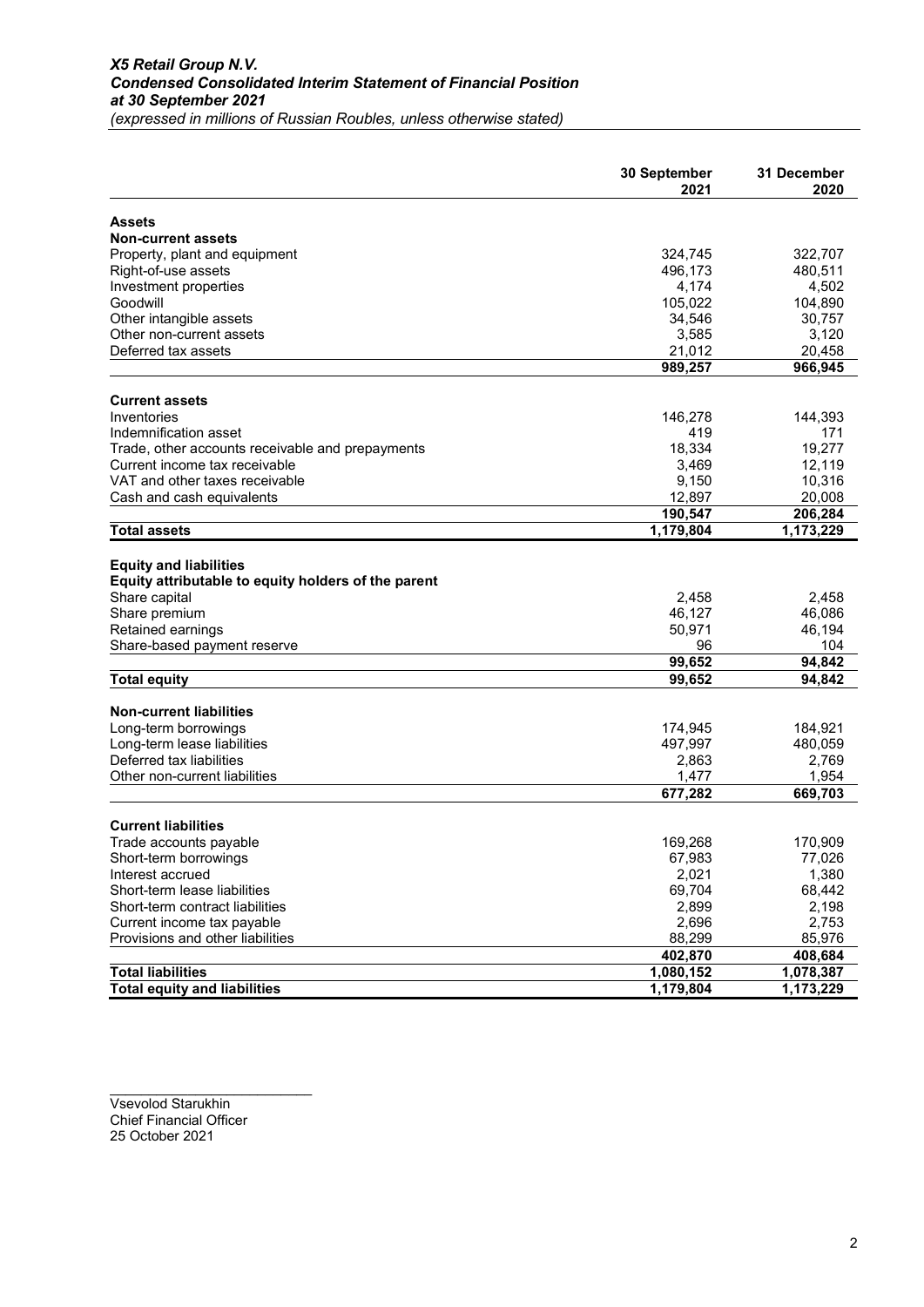|                                                                  |             | Nine months ended 30 September |  |  |
|------------------------------------------------------------------|-------------|--------------------------------|--|--|
|                                                                  | 2021        | 2020                           |  |  |
|                                                                  |             |                                |  |  |
| Revenue                                                          | 1,597,289   | 1,449,266                      |  |  |
| Cost of sales                                                    | (1,185,482) | (1,082,740)                    |  |  |
| Gross profit                                                     | 411,807     | 366,526                        |  |  |
| Selling, general and administrative expenses                     | (339, 501)  | (293, 767)                     |  |  |
| Net impairment losses on financial assets                        | (227)       | (290)                          |  |  |
| Lease/sublease and other income                                  | 17,408      | 12,430                         |  |  |
| <b>Operating profit</b>                                          | 89,487      | 84,899                         |  |  |
| Finance costs                                                    | (42, 303)   | (42, 527)                      |  |  |
| Finance income                                                   | 30          | 38                             |  |  |
| Net foreign exchange gain/(loss)                                 | 698         | (4,503)                        |  |  |
| Share of loss of associates and joint ventures                   |             | (15)                           |  |  |
| <b>Profit before tax</b>                                         | 47,912      | 37,892                         |  |  |
| Income tax expense                                               | (13, 129)   | (11,278)                       |  |  |
| Profit for the period                                            | 34,783      | 26,614                         |  |  |
| Profit for the period attributable to:                           |             |                                |  |  |
| Equity holders of the parent                                     | 34,783      |                                |  |  |
|                                                                  |             | 26,614                         |  |  |
| Basic earnings per share for profit attributable to the equity   |             |                                |  |  |
| holders of the parent (expressed in RUB per share)               | 512.38      | 392.05                         |  |  |
| Diluted earnings per share for profit attributable to the equity |             |                                |  |  |
| holders of the parent (expressed in RUB per share)               | 512.36      | 392.04                         |  |  |

\_\_\_\_\_\_\_\_\_\_\_\_\_\_\_\_\_\_\_\_\_\_\_\_\_\_ Vsevolod Starukhin Chief Financial Officer 25 October 2021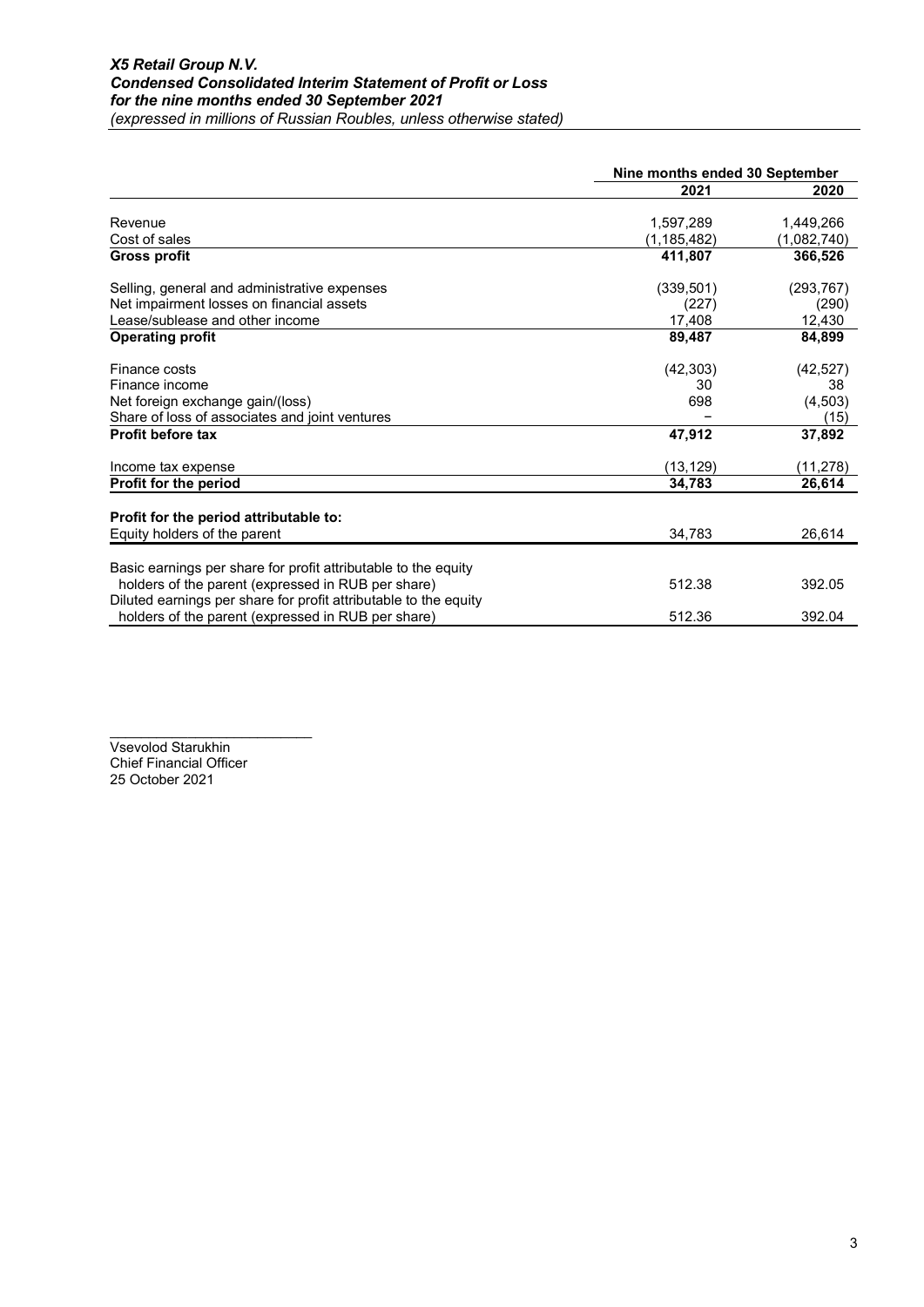|                                                            |        | Nine months ended 30 September |  |  |
|------------------------------------------------------------|--------|--------------------------------|--|--|
|                                                            | 2021   | 2020                           |  |  |
| Profit for the period                                      | 34.783 | 26,614                         |  |  |
| Total comprehensive income for the period, net of tax      | 34.783 | 26,614                         |  |  |
| Total comprehensive income for the period attributable to: |        |                                |  |  |
| Equity holders of the parent                               | 34.783 | 26,614                         |  |  |

Vsevolod Starukhin Chief Financial Officer 25 October 2021

\_\_\_\_\_\_\_\_\_\_\_\_\_\_\_\_\_\_\_\_\_\_\_\_\_\_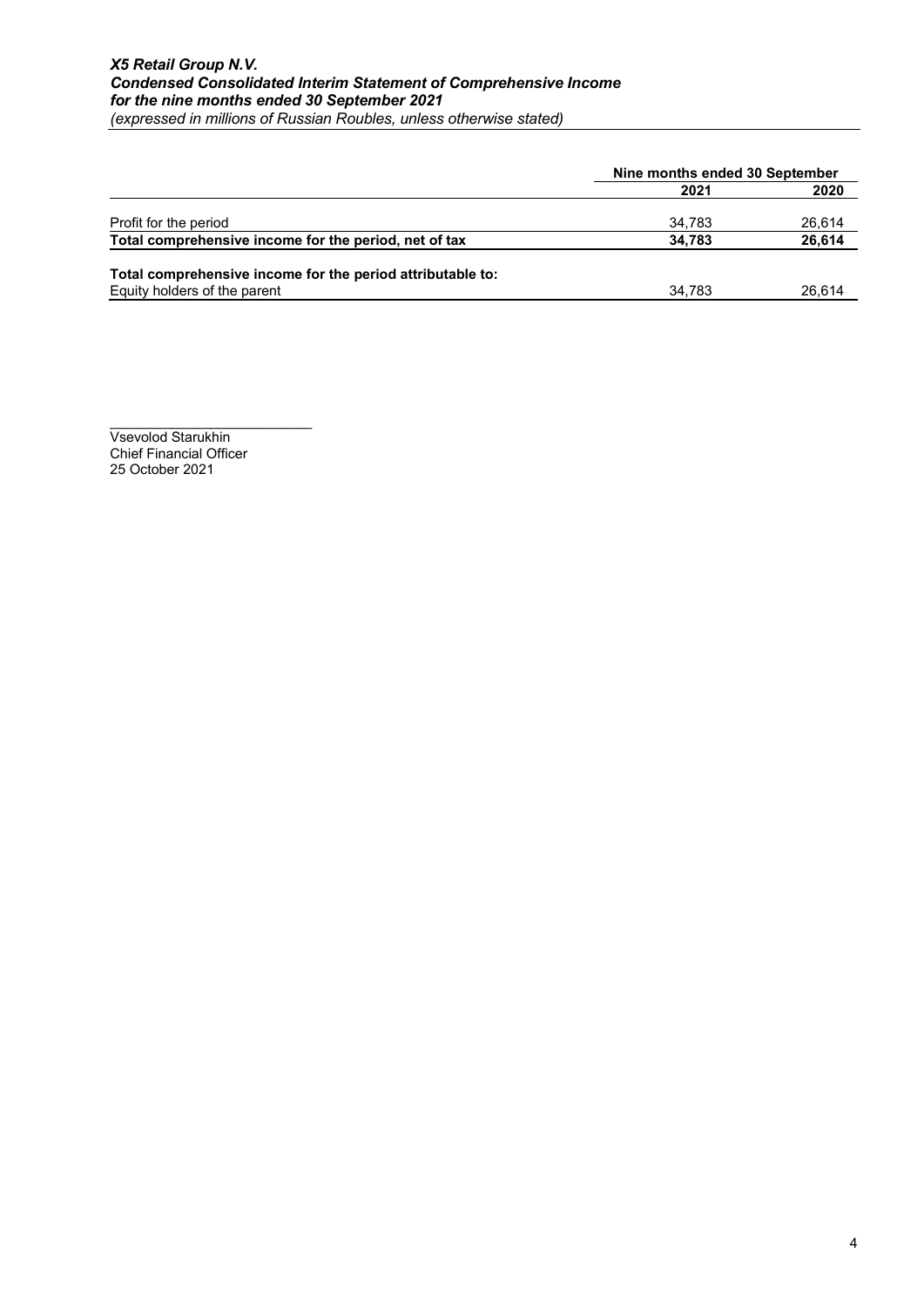|                                                                                                         | Nine months ended 30 September |                    |
|---------------------------------------------------------------------------------------------------------|--------------------------------|--------------------|
|                                                                                                         | 2021                           | 2020               |
| <b>Profit before tax</b>                                                                                | 47,912                         | 37,892             |
| Adjustments for:                                                                                        |                                |                    |
| Depreciation, amortisation and impairment of property,                                                  |                                |                    |
| plant and equipment, right-of-use assets, investment properties,                                        |                                |                    |
| other intangible assets and goodwill                                                                    | 111,268                        | 100,069            |
| Gain on disposal of property plant and equipment, investment                                            |                                |                    |
| properties and intangible assets and gain on derecognition of                                           |                                |                    |
| right-of-use assets                                                                                     | (2,617)                        | (2,609)            |
| Finance costs, net                                                                                      | 42,273                         | 42,489             |
| Net impairment losses on financial assets                                                               | 227                            | 290                |
| Impairment of prepayments                                                                               | 132<br>67                      | 120<br>48          |
| Share-based compensation expense<br>Net foreign exchange (gain)/loss                                    | (698)                          | 4,503              |
| Share of loss of associates and joint ventures                                                          |                                | 15                 |
| Other non-cash items                                                                                    | 690                            | 27                 |
| Net cash from operating activities before changes in                                                    |                                |                    |
| working capital                                                                                         | 199,254                        | 182,844            |
|                                                                                                         |                                |                    |
| Decrease in trade, other accounts receivable and prepayments and                                        |                                |                    |
| VAT and other taxes receivable                                                                          | 786                            | 4,468              |
| Increase in inventories                                                                                 | (1,885)                        | (1,221)            |
| Decrease in trade payable<br>Increase in other accounts payable and contract liabilities                | (1,604)                        | (11, 188)          |
| Net cash flows from operations                                                                          | 3,703<br>200,254               | 5,025<br>179,928   |
|                                                                                                         |                                |                    |
| Interest paid                                                                                           | (41,046)                       | (41, 197)          |
| Interest received                                                                                       | 25                             | 37                 |
| Income tax paid                                                                                         | (5,016)                        | (15, 265)          |
| Net cash flows from operating activities                                                                | 154,217                        | 123,503            |
| Cash flows from investing activities                                                                    |                                |                    |
| Purchase of property, plant and equipment and initial direct costs                                      |                                |                    |
| associated with right-of-use assets                                                                     | (55,696)                       | (50, 782)          |
| Acquisition of businesses, net of cash acquired                                                         | (976)                          | (3,003)            |
| Proceeds from disposal of property, plant and equipment,                                                |                                |                    |
| investment properties and intangible assets                                                             | 3,346                          | 3,835              |
| Purchase of other intangible assets                                                                     | (10, 494)                      | (8,602)            |
| Acquisition of interest in associates and joint ventures<br>Net cash flows used in investing activities |                                | (150)<br>(58, 702) |
|                                                                                                         | (63, 820)                      |                    |
| Cash flows from financing activities                                                                    |                                |                    |
| Proceeds from loans                                                                                     | 57,943                         | 112,857            |
| Repayment of loans                                                                                      | (76, 572)                      | (112, 579)         |
| Purchase of treasury shares                                                                             | (34)                           | (119)              |
| Payments of principal portion of lease liabilities                                                      | (48, 761)                      | (41, 854)          |
| Dividends paid to equity holders of the parent                                                          | (30,006)                       | (29, 996)          |
| Net cash flows used in financing activities                                                             | (97, 430)                      | (71, 691)          |
| Effect of exchange rate changes on cash and cash equivalents                                            | (78)                           | (40)               |
| Net decrease in cash and cash equivalents                                                               | (7, 111)                       | (6, 930)           |
| Movements in cash and cash equivalents                                                                  |                                |                    |
| Cash and cash equivalents at the beginning of the period                                                | 20,008                         | 18,602             |
| Net decrease in cash and cash equivalents                                                               | (7, 111)                       | (6,930)            |
| Cash and cash equivalents at the end of the period                                                      | 12,897                         | 11,672             |

Vsevolod Starukhin Chief Financial Officer 25 October 2021

\_\_\_\_\_\_\_\_\_\_\_\_\_\_\_\_\_\_\_\_\_\_\_\_\_\_